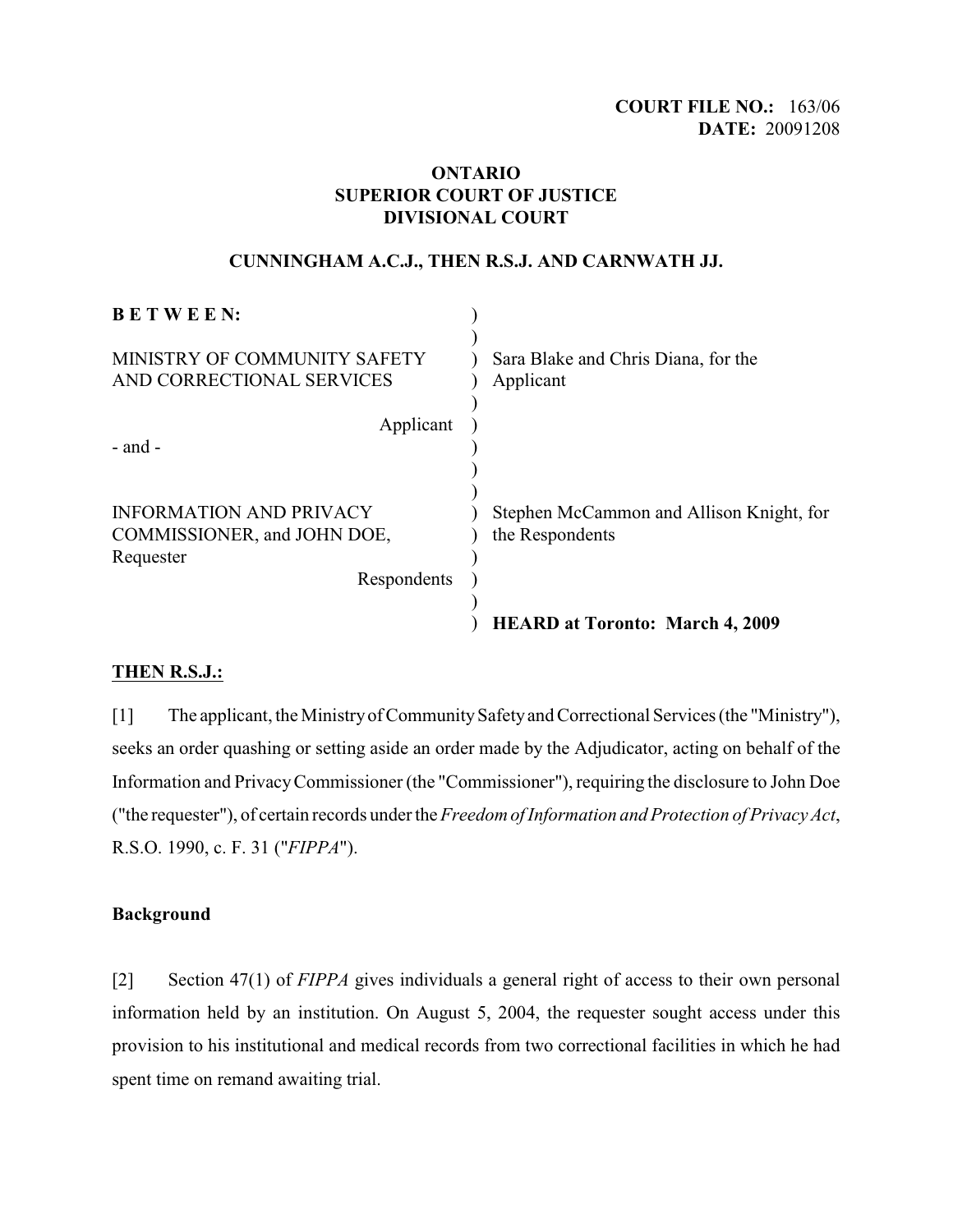[3] Initially, the Ministry wanted the requester full access to his medical file but withheld parts of the institutional file pursuant to exceptions under s. 49 of *FIPPA*, which provides a number of specific exemptions from the right of access under s. 47.

[4] The requester then appealed the Ministry's decision to the Adjudicator. In the course of the appeal, the Ministry abandoned its contention with respect to the applicability of some s. 49 exceptions but maintained that the exceptions under ss. 49(b) (for records containing personal information of third parties) and (e) (for certain "correctional records") prevented disclosure. The Adjudicator upheld the applicability of the s. 49(b) exception with respect to certain parts of twelve different pages, but found that the exception under s. 49(e) did not apply.

[5] The Ministry brings this application for judicial review of the Adjudicator's decision. It challenges the Adjudicator's finding that the s. 49(e) exception relating to "correctional records" does not apply to the 20 pages still in issue which can generally be described as correctional service occurrence reports, a handwritten note on a remand warrant, records of arrest and supplementary records of arrest including Canadian Police information reports and Prisoner Transportation forms.

## **The Exemption under s. 49(e) of** *FIPPA*

[6] This application turns on the interpretation of s.  $49(e)$  which provides as follows:

49. A head may refuse to disclose to the individual to whom the information relates personal information,

(e) that is a correctional record where the disclosure could reasonably be expected to reveal information supplied in confidence.

[7] To fall under this exception, then, records must meet two requirements:

1. They must be "correctional records"; and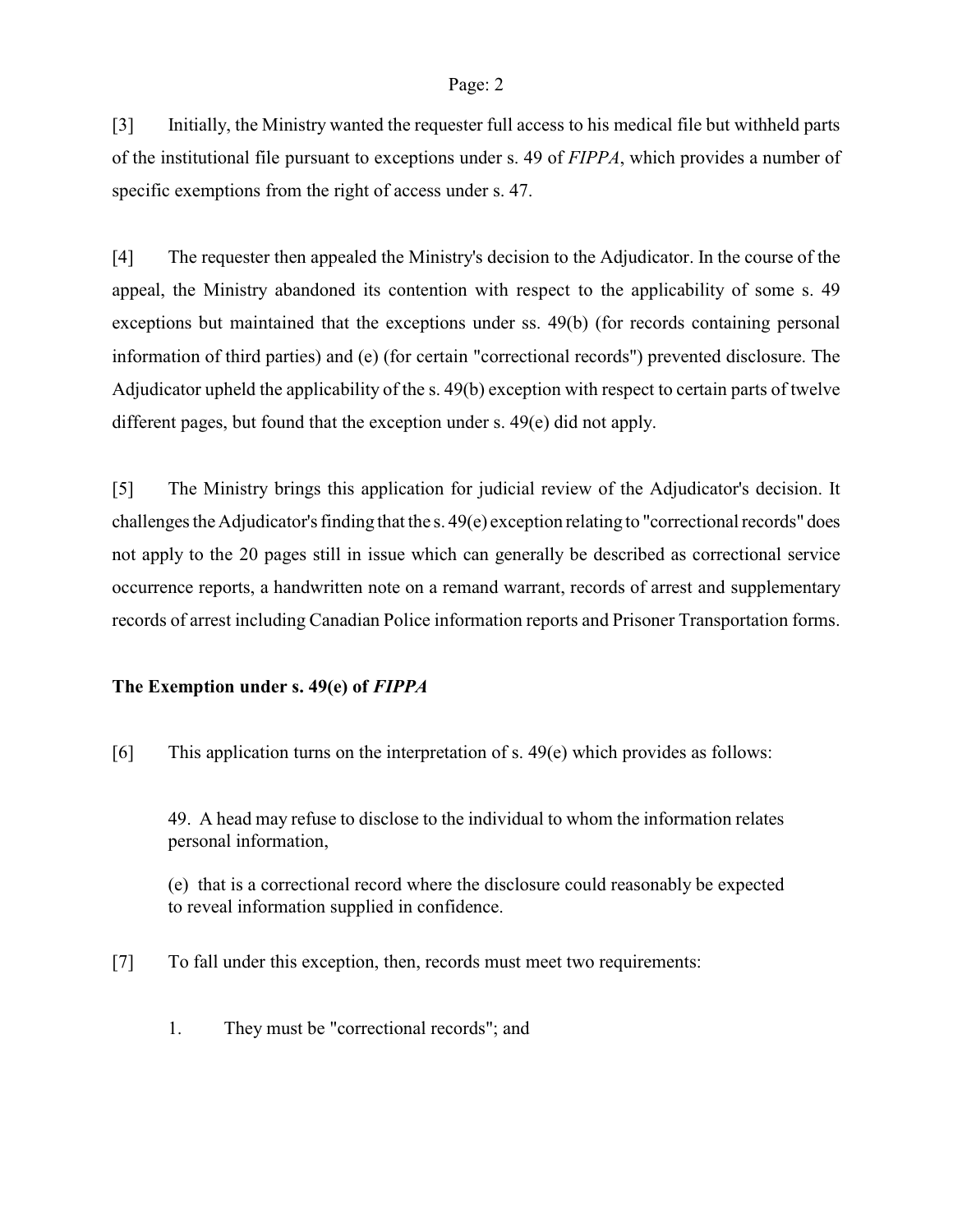2. Their disclosure must reasonably be expected to reveal information "supplied in confidence."

The terms "correctional record" and "supplied in confidence" are not defined in *FIPPA*.

# **The Adjudicator's Interpretation**

[8] The Adjudicator ruled that the exemption in s. 49(e) does not apply to any of the requester's records as they should not properly be considered "correctional records". The Adjudicator held that correctional records are those pertaining to sentenced inmates, not those concerning remanded inmates.

[9] In interpreting the term, the Adjudicator relied inter alia on dictionary definitions of the terms "correct" and "correction" that referred to punishment and rehabilitation, finding:

These definitions have in common that they relate to punishment or rehabilitation after a person has been found guilty of or otherwise responsible for an offence or wrong-doing. These dictionaries contain other definitions of "correct" and "correction", but none that suggest that the term encompasses steps in the justice system prior to any finding of wrong-doing, such as investigation, prosecution, court proceedings, or pre-trial or pre-sentence detention [those steps applicable to the requester in this case].

[10] The Adjudicator added that even if the records in question could appropriately be considered "correctional records", the Ministry did not establish that the information they contained was "supplied in confidence" as required by s. 49(e).

# **Standard of Review**

[11] The issues raised on this application and my conclusions with respect to these issues are the following: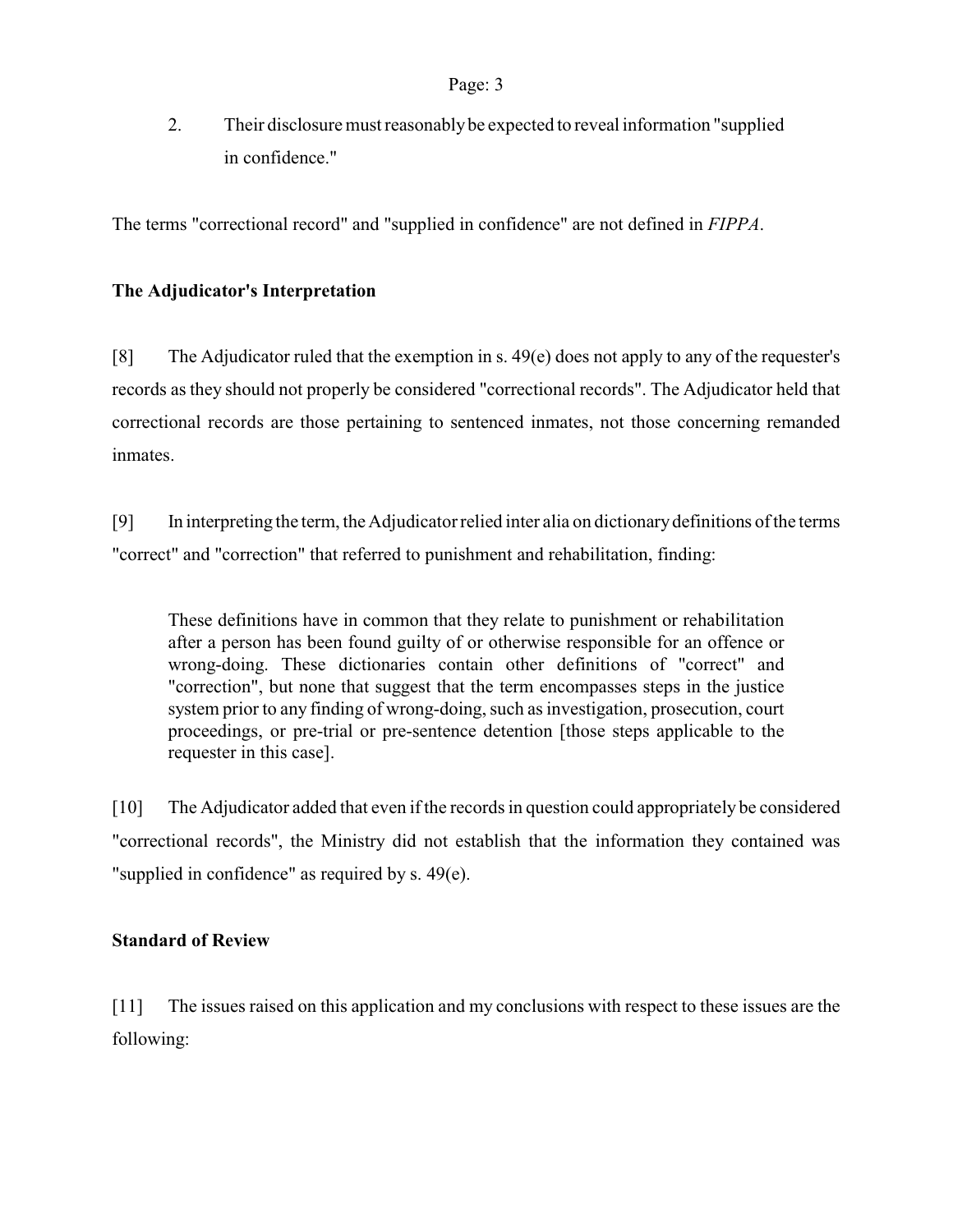(i) What is the appropriate standard of review of the Adjudicator's interpretation of s. 49(e) of FIPPA?

In my view, the standard of review is reasonableness.

(ii) If the standard of review is reasonableness, is the Adjudicator's interpretation of s. 49(e) of FIPPA reasonable?

In my view, this question should be answered affirmatively.

[12] In *Dunsmuir v. New Brunswick* 2008 SCC 9, the Supreme Court has set out the steps to be taken by a reviewing court in determining the standard of review as follows:

[62] In summary, the process of judicial review involves two steps. First, courts ascertain whether the jurisprudence has already determined in a satisfactory manner the degree of deference to be accorded with regard to a particular category of question. Second, where the first inquiry proves unfruitful, courts must proceed to an analysis of the factors making it possible to identify the proper standard of review.

[13] As to the first step, the court stated:

[54] Guidance with regard to the questions that will be reviewed on a reasonableness standard can be found in the existing case law. Deference will usually result where a tribunal is interpreting its own statute or statutes closely connected to its function with which it will have particular familiarity ...

. . .

[57] An exhaustive review is not required in every case to determine the proper standard of review. Here again, existing jurisprudence may be helpful in identifying some of the questions that generally fall to be determined according to the correctness standard (*Cartaway Resources Corp. (Re)*, [2004] 1 S.C.R. 672, 2004 SCC 26). This simply means that the analysis required is already deemed to have been performed and need not be repeated.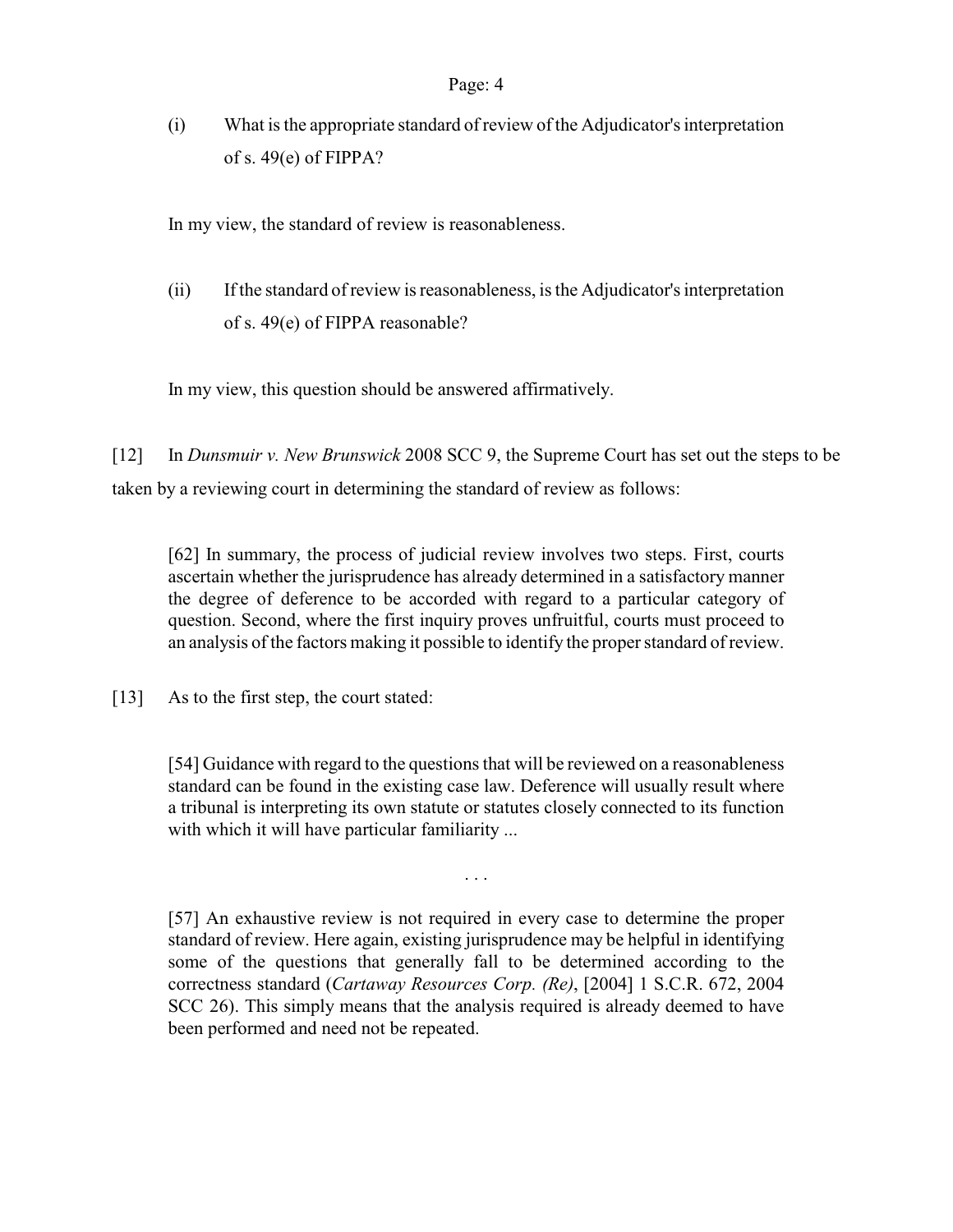[14] In *Ontario (A.G.) v. Fineberg* (1994), 116 D.L.R. (4th) 498, the Divisional Court held that in interpreting the exemptions under the *Freedom of Information and Protection of Privacy Act*, R.S.O. 1990, c. F. 31, (*FIPPA*), in that case s. 14(1), the decision of the Commissioner should be reviewed on a reasonableness standard. At pp. 500-501 the Court stated:

The interpretation of s. 14 of the Act lies at the heart of the specialized expertise of the Information and Privacy Commissioner and those who act on the Commissioner's behalf. As this court stated in *John Doe v. Ontario (Information and Privacy Commissioner)* (1993), 106 D.L.R. (4th) 140 at p. 156, 13 O.R. (3d) 767, 64 O.A.C. 248:

The Commission has issued over 500 orders in the five years since its creation, resulting in an expertise acquired on a daily basis in the management of government information.

Faced with the task of developing and applying the new statutory concept of unjustified invasion of privacy, one of the touchstones of its unique regulatory scheme, the Commission is performing the same task begun years ago by labour tribunals in the development of then novel concepts, such as unfair labour practices. Central to its task and at the heart of its specialized expertise, is the Commissioner's interpretation and application of its statute and in particular, the sections under consideration, being ss. 21, 22 and 23, which regulate the core function of information management.

We therefore conclude the Commissioner's decisions, already protected by the lack of any right of appeal, ought to be accorded a strong measure of curial deference even where the legislature has not insulated the tribunal by means of a privative clause.

. . .

Accordingly, curial deference in reviewing the instant decision is appropriate. This court will not intervene where the Commissioner or Officer has accorded interpretations to the exemptions in s. 14(1) which they can reasonably bear.

[15] This conclusion and the reasoning supporting it has recently been adopted by the more recent decision of the Divisional Court in *Ontario (Minister of Community Safety and Correctional Services) v. Ontario (Privacy Commissioner)* (2007), 231 O.A.C. 230 (Div. Ct.) at paras. 31-34.

[16] In *Ontario (Ministry of Health and Long Term Care) v. Ontario*, [2004] O.J. No. 4813, the Court of Appeal employing the pragmatic and functional analysis test determined that the standard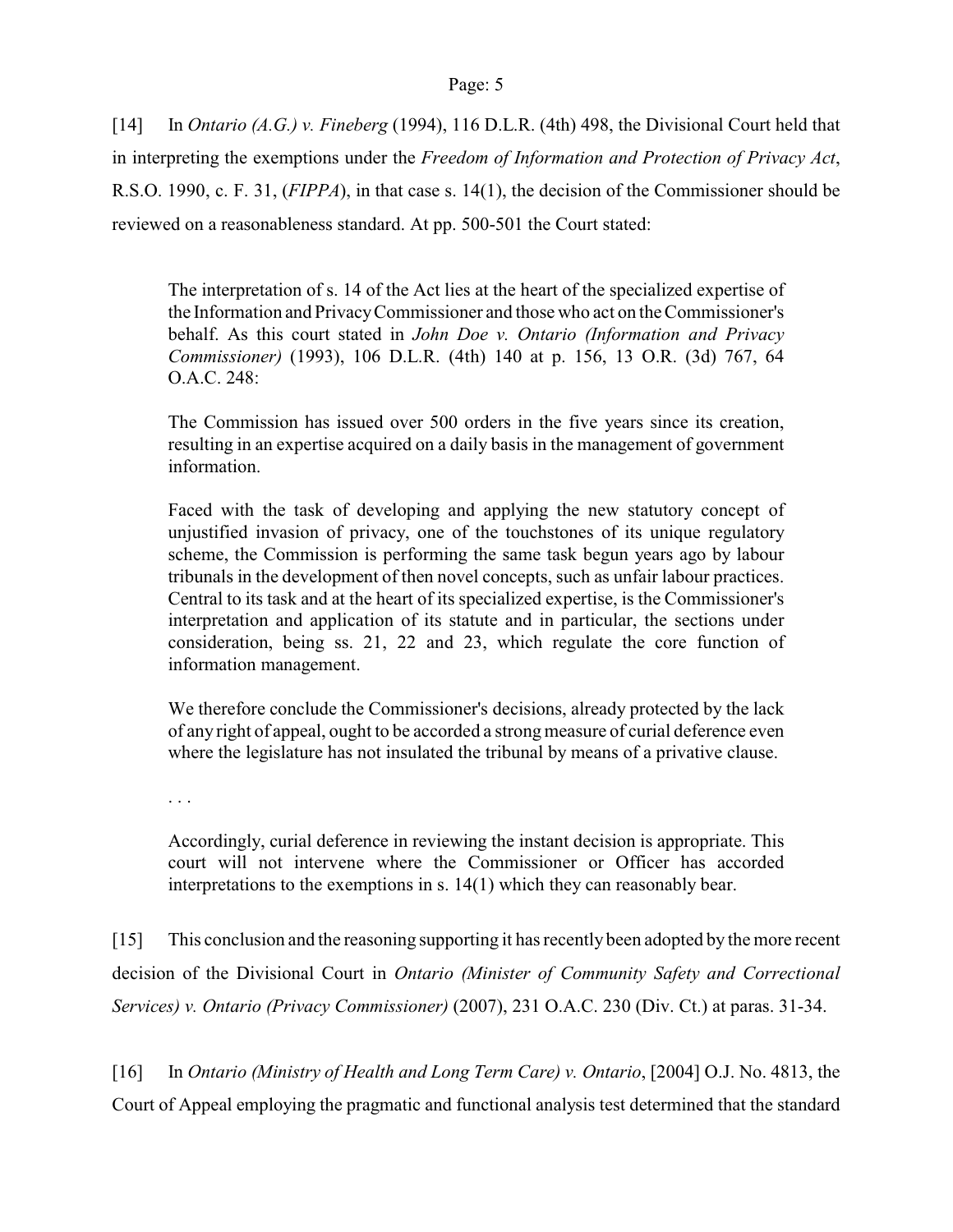of review for decisions by the Adjudicator in respect of an exemption under *FIPPA* is reasonableness. At para. 38, Goudge J.A. stated:

In my view, this goes precisely to the core of his expertise. It is the essence of his mandate, both in deciding individual appeals and providing general advice. Hence even though the nature of the problem before the Commissioner involves a pure question of law, that does not dictate strict scrutiny by the court.

[17] While no court has specifically considered the standard of review for s. 49(e) of *FIPPA*, I am satisfied that the jurisprudence has appropriately determined that standard of review for the Adjudicator's interpretation of exemptions in *FIPPA*, which involve pure questions of law, is reasonableness. If as the Divisional Court stated in *Fineberg*, *supra*, the interpretation of s. 14 of *FIPPA* involving a pure question of law lies at the heart of the special expertise of the Adjudicator requiring deference by the reviewing court, there can be no different standard with respect to s. 49(e). Section 49 deals with exemptions to the disclosure of personal information. Section 49(a) deals with situations where s. 14 would apply. In other words, if exemptions under s. 49(a) are to be reviewed on a standard of reasonableness there is no principled reason that I can discern to review exemptions under s. 49(e) on any other basis except reasonableness. In my view this approach is further supported by the decision of the Court of Appeal in *Ontario (Ministry of Health and Long Term Care) v. Ontario, supra*.

[18] I therefore conclude that the standard ofreview in this case is reasonableness and accordingly turn to the consideration of the next issue which is whether the interpretation given to s.  $49(e)$  of *FIPPA* is reasonable.

### **Analysis**

[19] At the outset it is necessary to clearly articulate the approach that a reviewing court must take in inquiring whether a decision is reasonable. In *Dunsmuir, supra*, the court stated the following at para. 47: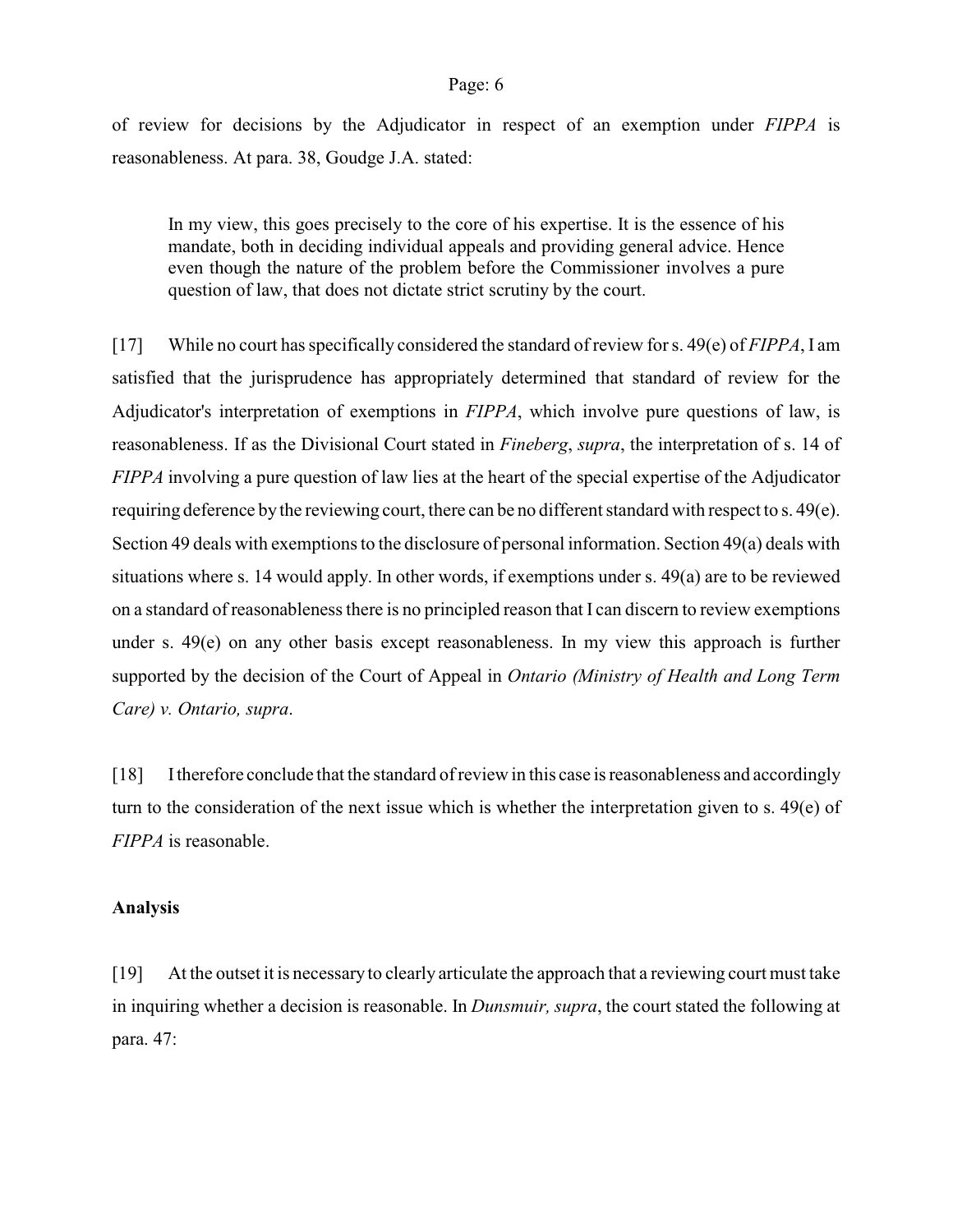A court conducting a review for reasonableness inquires into the qualities that make a decision reasonable, referring both to the process of articulating the reasons and to outcomes. In judicial review, reasonableness is concerned mostly with the existence of justification, transparency and intelligibility within the decision-making process. But it is also concerned with whether the decision falls within a range of possible, acceptable outcomes which are defensible in respect of the facts and law. [para. 47]

[20] The Nova Scotia Court of Appeal has provided some guidance as to how the *Dunsmuir* standard should be applied in *Maritime Paper Products Ltd. v. Communications, Energy and Paperworkers' Union, Local 1520*, 278 N.S.R. (2d) 381 (C.A.) as follows:

23 In Casino Nova Scotia, [2009] N.S.J. No. 21, this court elaborated on Dunsmuir's reasonableness test:

[29] In applying reasonableness, the court examines the tribunal's decision, first for process to identify a justifiable, intelligible and transparent reasoning path to the tribunal's conclusion, then second and substantively to determine whether the tribunal's conclusion lies within the range of acceptable outcomes.

[30] Several of the Casino's submissions apparently assume that the "intelligibility" and "justification" attributed by Dunsmuir to the first step allow the reviewing court to analyze whether the tribunal's decision is wrong. I disagree with that assumption. "Intelligibility" and 'justification" are not correctness stowaways crouching in the reasonableness standard. Justification, transparency and intelligibility relate to process (Dunsmuir, para. 47). They mean that the reviewing court can understand why the tribunal made its decision, and that the tribunal's reasons afford the raw material for the reviewing court to perform its second function of assessing whether or not theBoard's conclusion inhabits the range of acceptable outcomes. Nova Scotia (Director of Assessment) v. Wolfson, 2008 NSCA 120, para. 36.

[31] Under the second step, the court assesses the outcome's acceptability, in respect of the facts and law, through the lens of deference to the tribunal's "expertise or field sensitivity to the imperatives or nuances of the legislative regime." This respects the legislator's decision to leave certain choices within the tribunal's ambit, constrained by the boundary of reasonableness. Dunsmuir, para. 47-49; Lake, [2008] 1 S.C.R. 761, para. 41; PANS Pension Plan [Police Association of Nova Scotia Pension Plan v. Amherst (Town), [2008] S.C.C.A. No. 442 para. 63; Nova Scotia v. Wolfson, para. 34.

24 The reviewing judge assessing reasonableness does not plot his own itinerary, but tracks the tribunal's reasoning path. Law Society of New Brunswick v. Ryan, [2003] 1 S.C.R. 247 at para. 47-55; Granite Environmental Inc. v. Nova Scotia (Labour Relations Board), 2005 NSCA 141 at para. 42-44; CBRM v. CUPE, [2006]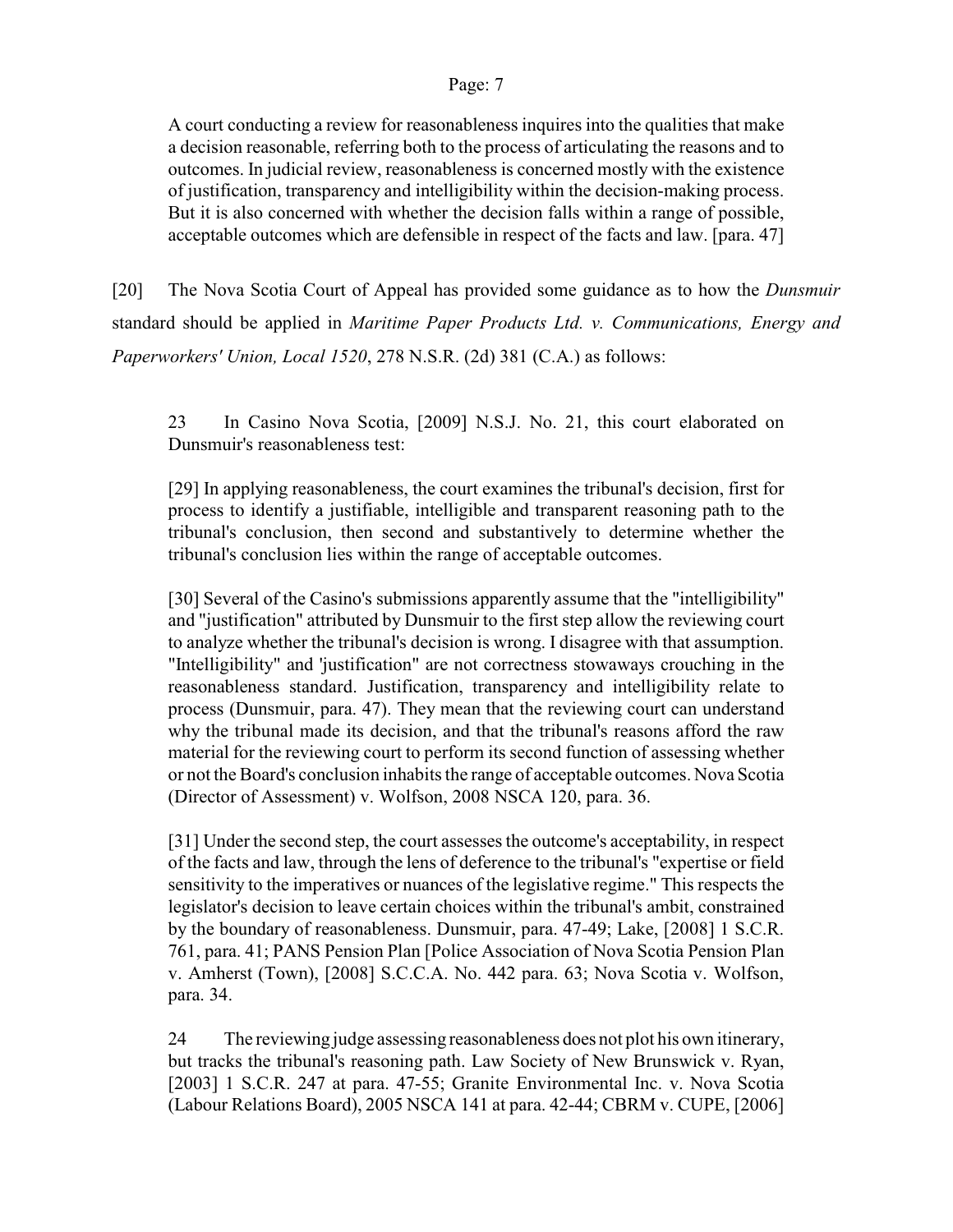N.S.J. No. 259, at para. 71-72. So the reviewing judge's first task is to chart the tribunal's reasoning. Here, the arbitrator's reasoning was: ...

[21] In *Petro Canada v. British Columbia (Workers Compensation Board)* 2009 BCCA 396, the British Columbia Court of Appeal reiterated the need to assess the requirement that it is the task of the reviewing court to assess the reasoning path of the tribunal rather than to provide a rationale for the conclusion or result reached by the tribunal as follows:

55 The correct approach to the matter was articulated by the Supreme Court of Canada in Law Society of New Brunswick v. Ryan, 2003 SCC 20, [2003] 1 S.C.R. 247 at para. 56:

[The fact that the reviewing court must look to the reasons given by the tribunal to determine reasonableness] does not mean that every element of the reasoning given must independently pass a test for reasonableness. The question is rather whether the reasons, taken as a whole, are tenable as support for the decision. At all times, a court applying a standard of reasonableness must assess the basic adequacy of a reasoned decision remembering that the issue under review does not compel one specific result. Moreover, a reviewing court should not seize on one or more mistakes or elements of the decision which do not affect the decision as a whole.

56 A court assessing an administrative tribunal's decision on a standard of reasonableness owes the tribunal a margin of appreciation. The court should not closely parse the tribunal's chain of analysis and then examine the weakest link in isolation from the reasons as a whole. It should not place undue emphasis on the precise articulation of the decision if the underlying logic is sound. On the other hand, a court does not have carte blanche to reformulate a tribunal's decision in a way that casts aside for unreasonable chain of analysis in favour of the court's own rationale for the result.

[22] To these observations as to how the reviewing court is to approach its task in assessing reasonableness may be added the observations of the Supreme Court in *Ryan, supra*, at para. 55:

55 A decision will be unreasonable only if there is no line of analysis within the given reasons that could reasonably lead the tribunal from the evidence before it to the conclusion at which it arrived. If any of the reasons that are sufficient to support the conclusion are tenable in the sense that they can stand up to a somewhat probing examination, then the decision will not be unreasonable and a reviewing court must not interfere (see Southam, at para. 56). This means that a decision may satisfy the reasonableness standard if it is supported by a tenable explanation even if this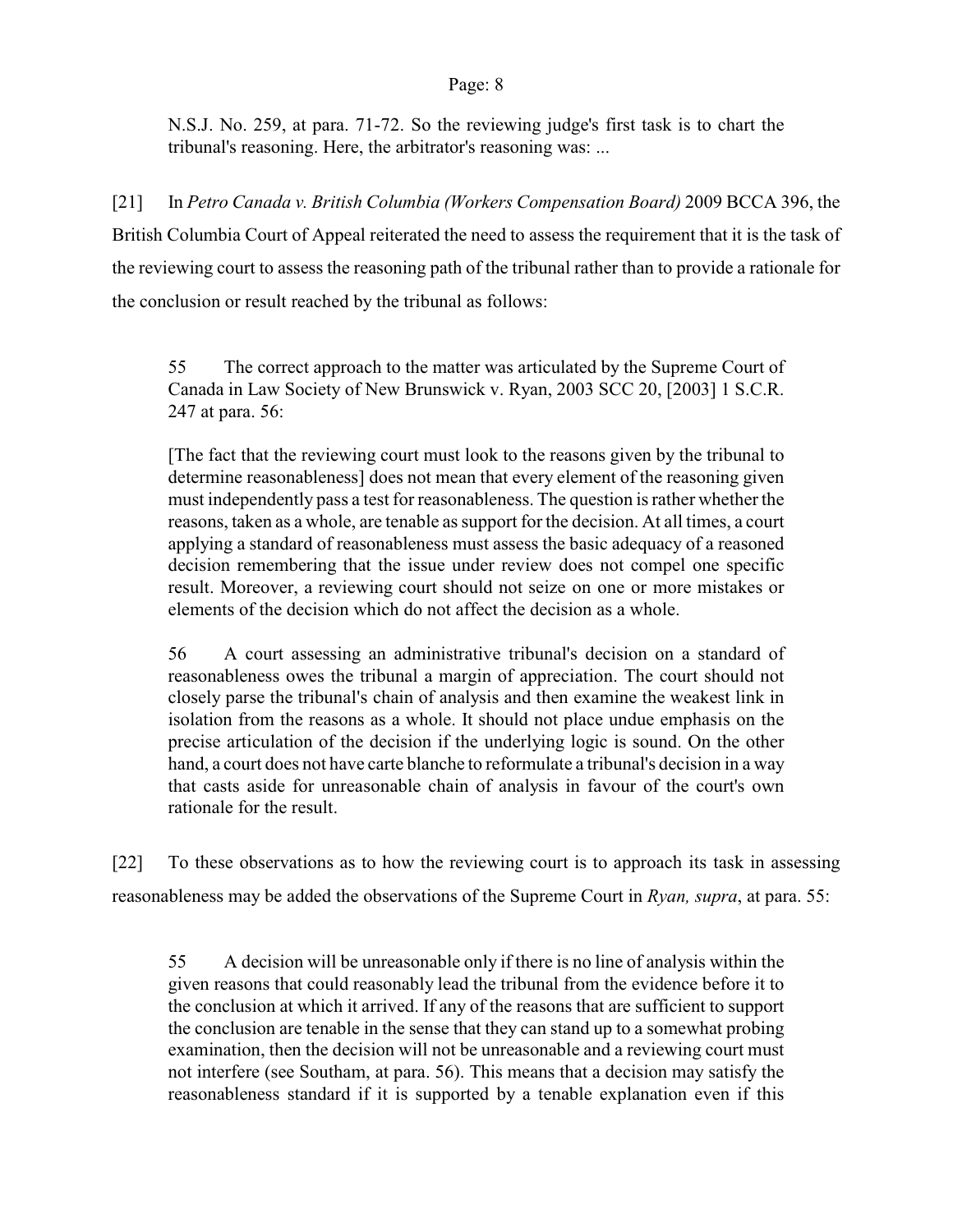explanation is not one that the reviewing court fins compelling (see Southam, at para. 79).

# **The Reasons of the Adjudicator**

[23] In concluding that records of the requester in custody under remand were not "correctional records" within s. 49(e) of *FIPPA* the Adjudicator stated:

Therefore, in my view, taking into account both the Ministry's explanation of its organization and functions and dictionary definitions as well as the purpose of the *Act*, I conclude that the word "correctional" in section 49(e) refers to the punishment and rehabilitation of offenders after a finding of wrong-doing, through programs such as imprisonment, parole and probation, and not to matters such as investigation, prosecution, court proceedings, and pre-trial and pre-sentence detention. The Ministry carries out some functions that fit within the usual meaning of "correctional", and in my view, for records to be "correctional records", they must relate to those functions.

[24] It is now necessary to determine whether his reasons for that conclusion are reasonable within the test outlined in *Dunsmuir, supra*.

[25] The Adjudicator commenced his reasons by noting that the term "correctional record" in s. 49(e) of *FIPPA* was not defined in the *Act*.

[26] After consulting three dictionaries he concluded:

These definitions have in common that they relate to punishment or rehabilitation after a person has been found guilty of or otherwise responsible for an offence or wrong-doing. These dictionaries contain other definitions of "correct" and "correction", but none that suggest that the term encompasses steps in the justice system prior to any finding of wrong-doing, such as investigation, prosecution, court proceedings, or pre-trial or pre-sentence detention.

[27] As to the usefulness of dictionaries, *Sullivan on the Construction of Statutes*, 5th ed. (LexisNexis Canada Inc. 2008) states: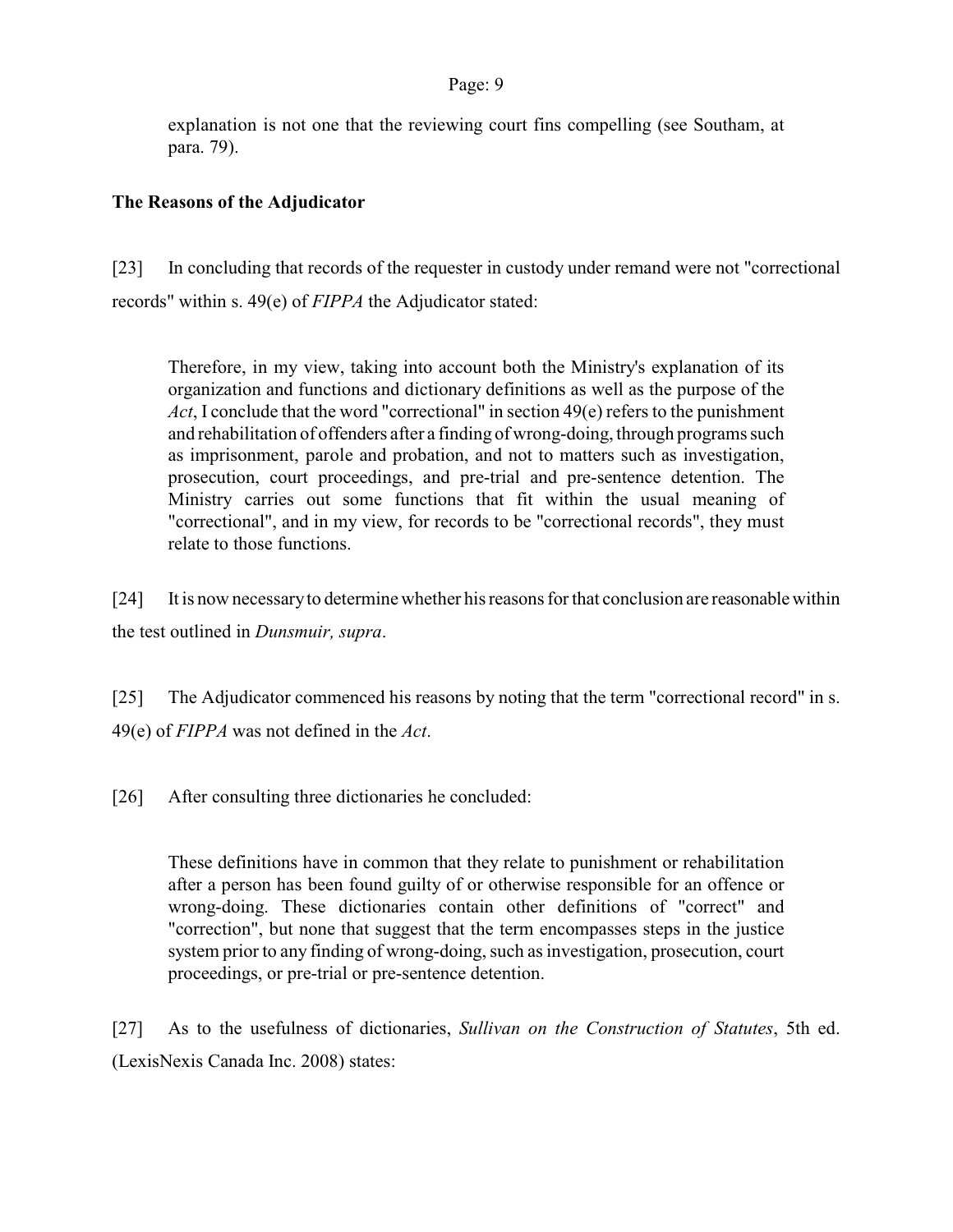Despite their shortcomings, dictionaries do have a role in statutory interpretation. They provide a useful starting point by indicating a range of meanings that a word is capable of bearing within a particular linguistic community. If the meaning an interpreter wishes to rely on is mentioned or included in a dictionary entry, it shows that the proposed meaning is at least plausible. If it is mentioned in numerous standard dictionaries, the evidence of plausibility is that much stronger.

[28] The Commissioner's position before this court is that the Ontario Court of Appeal has found decisions of the Adjudicator reasonable that have referred to dictionary definitions to determine the ordinary usage of the words contained in *FIPPA*. (See: *Ontario Workers' Compensation Board*, [1998] O.J. No. 3485, *supra* at para. 26; *Ontario (Ministry of Transport)*, [2005] O.J. No. 4047, *supra* at paras. 23-29).

[29] The Commissioner submits that the Adjudicator's interpretation complies with the ordinary meaning of "correctional". He relies upon the ordinary meaning rule as formulated by *Sullivan on the Construction of Statutes, supra*, at page 24:

As understood and applied by modem courts the ordinary meaning rule consists of the following propositions:

1. It is presumed that the ordinary meaning of a legislative text is the meaning intended by the legislature. In the absence of a reason to reject it, the ordinary meaning prevails.

2. Even if the ordinary meaning is plain, courts must consider the purpose and scheme of the legislation; they must consider the entire context.

3. In light of these considerations, the court may adopt an interpretation that modifies or departs from the ordinary meaning, provided the interpretation adopted is plausible and the reasons for adopting it are sufficient to justify the departure from ordinary meaning.

This formulation of the ordinarymeaning rule is closely related to Driedger's modern principle. It emphasizes that interpretation properly begins with ordinary meaning - with reading words in their grammatical and ordinary sense -- but it does not stop there. Interpreters are obliged to consider the total context of the words to be interpreted in every case, no matter how plain those words may seem upon initial reading.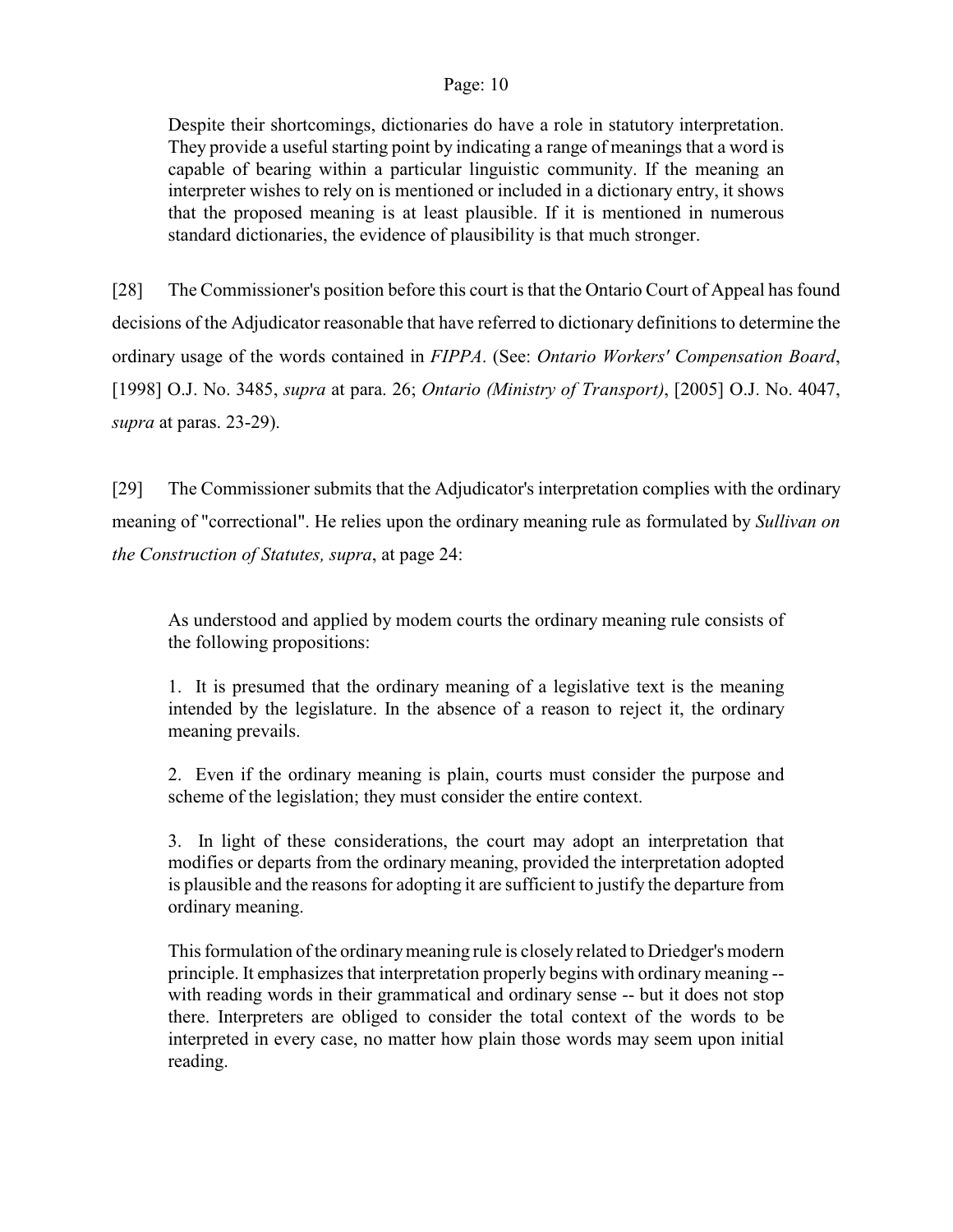[30] The Commissioner submits that there is a presumption that the ordinary meaning of a legislative text is the meaning intended by the legislature and further that the ordinary meaning is plausible in the context of the purpose of *FIPPA* generally and the scheme of s. 49 of *FIPPA* specifically and that in the absence of a reason to reject it, the ordinary meaning prevails.

[31] The Ministry submits that the interpretation placed upon the word "correctional" in s. 49(e) is unduly narrow. The Ministry contends that the Adjudicator should have based his interpretation of "correctional record" in s. 49(e) on the language of the *Ministry of Correctional Services Act*, R.S.O. 1990, c. M. 22 ss.l, 5(a), (b) ("*MCSA*") given the absence of a definition of "correctional record" in s. 49(e) of *FIPPA*.

[32] The Ministry submits that while the *MCSA* also does not define "correctional records" it does define "correctional services" as a "service provided for the purpose of carrying out the function or objects of the Ministry, including the operation and maintenance of correctional institutions". The functions of the Ministry in respect of the *MCSA* are set out in s. 5 of that *Act* and include the responsibility to provide for the custody of persons awaiting trial or convicted of offences and to establish, maintain and operate correctional institutions. It is the position of the Ministry that since all of its functions are included in its mandate to provide "correctional services" the records generated in the course of discharging those functions are "correctional records" within s. 49(e) of *FIPPA*.

[33] The Adjudicator in his reasons was alive to the interpretation urged by the Ministry but rejected the interpretation proffered as follows:

The Ministry describes this "correctional services component" as follows:

The correctional services component of the Ministry provides treatment and rehabilitation programmes for adult offenders, 18 years of age and over, who are convicted by the courts and sentenced to terms of imprisonment of up to two years less one day. Additionally, the Ministry is also responsible for the supervision of individuals awaiting trial, sentencing, transfer, deportation or other judicial proceedings. This Ministry is also responsible for the supervision of adults in Ontario who have been convicted of an offence and subsequently placed on probation.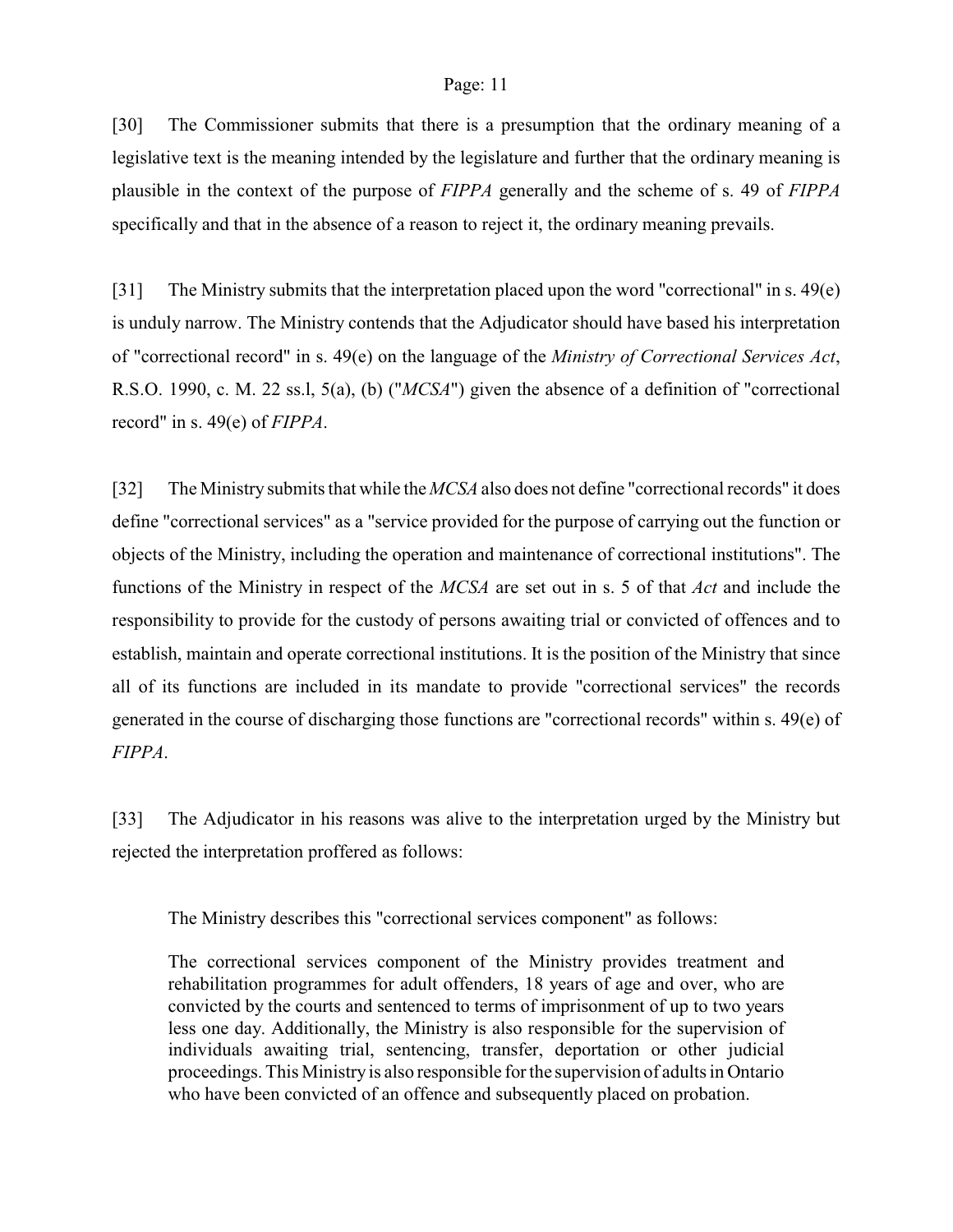In my view, careful analysis of the Ministry's description of its "correctional services component" reveals that only parts of it should be viewed as "correctional". In the first sentence, the Ministry describes this mandate as relating to treatment and rehabilitation of offenders who have been convicted and sentenced. Because this aspect of the Ministry's mandate relates to events after conviction and sentencing, it clearly relates to the Ministry's "correctional" mandate. The third sentence also relates to matters arising from the individual's conviction and sentence and also qualifies as "correctional". But the phraseology and subject matter of the second sentence, "Additionally, the Ministry is also responsible for the supervision of individuals awaiting trial ..." is different. The Ministry does not overtly describe this area of its mandate as "correctional", and it is difficult to see how supervision prior to a finding of wrong-doing qualifies as "correctional."

The Ministry's use of the word "correctional" in relation to its mandate, if it includes the second sentence of the passage reproduced above, is broader than the ordinary dictionary meanings of the word. While the term usually refers to punishment and rehabilitation of offenders through incarceration, parole and probation, the Ministry's description of its "correctional service" mandate also includes detention before trial and sentencing, before a court has determined whether any form of correction is warranted. I do not accept this view.

It could be argued that the Ministry's interpretation of "correctional" as including events prior to conviction and sentencing finds support in the use of the phrases "correctional service" and "correctional institution" in the *Ministry of Correctional Services Act* (the *MCSA*). That Act defines "correctional service" as "a service provided for the purpose of carrying out the function or objects of the Ministry, including the operation and maintenance of correctional institutions".

Section 5 of that *MCSA* states:

It is the function of the Ministry to supervise the detention and release of inmates, parolees, probationers and young persons and to create for them a social environment in which they may achieve changes in attitude by providing training, treatment and services designed to afford them opportunities for successful personal and social adjustment in the community, and, without limiting the generality of the foregoing, the objects of the Ministry are to,

- (a) provide for the custody of persons awaiting trial or convicted of offences;
- (b) establish, maintain and operate correctional institutions;

(c) provide for the open custody, secure custody and temporary detention of young persons awaiting trial, found guilty or convicted of offences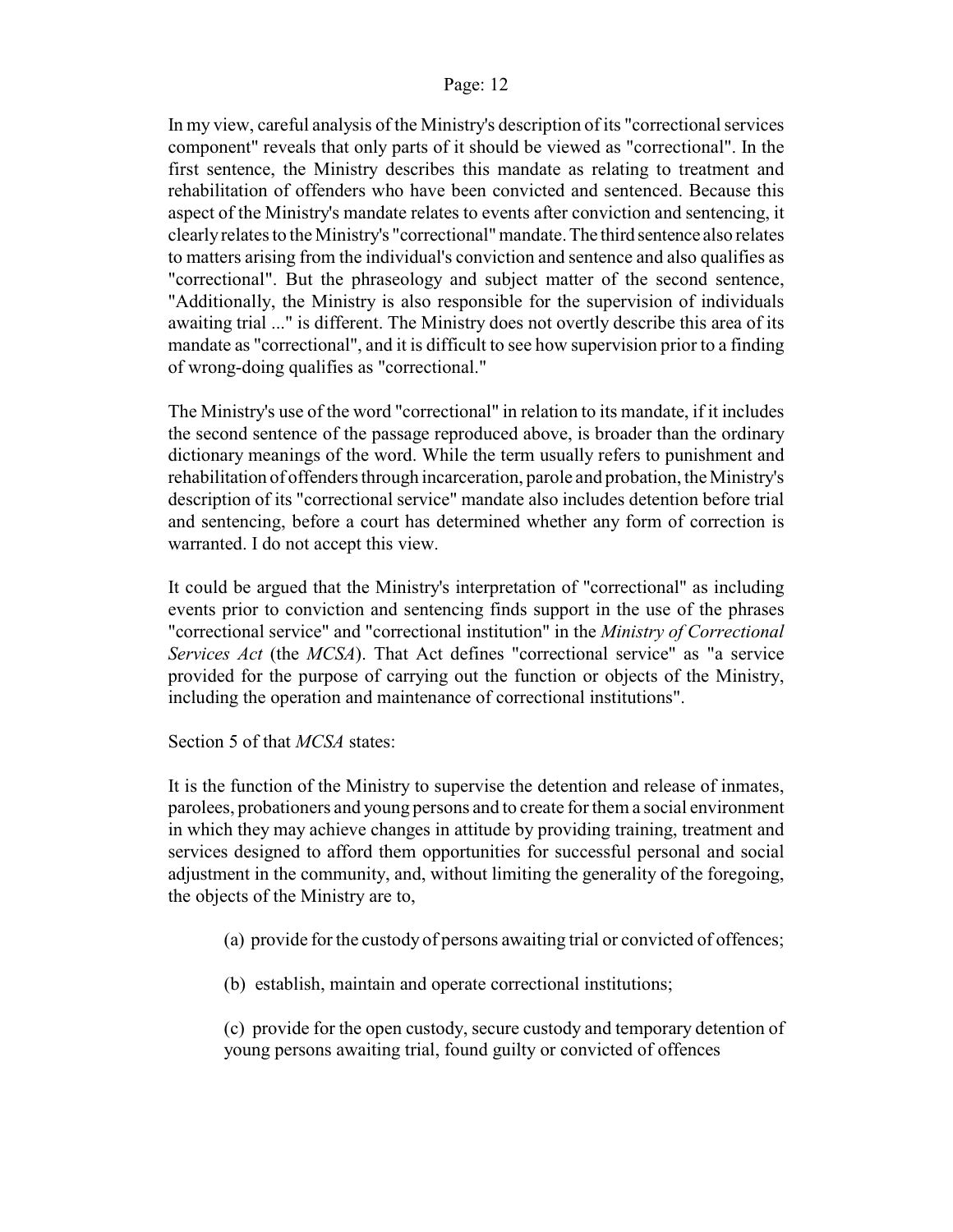(d) establish, maintain and operate places of open custody, secure custody and temporary detention;

(e) provide programs and facilities designed to assist in the rehabilitation of inmates and young persons;

- (f) establish and operate a system of parole;
- (g) provide probation services;
- (h) provide supervision of non-custodial dispositions, where appropriate; and
- (i) provide programs for prevention of crime.

In my view, this does not mean that everything the Ministry does in carrying out its function is necessarily a "correctional service". However, even if section 5 of the *MCSA* is taken to give "correctional service" an expanded meaning for the purpose of that Act, the question is still whether "correctional" in section 49(e) of the *Freedom of Information and Protection of Privacy Act* should be given its ordinary meaning or given an expanded meaning consistent with the phrase "correctional service" in the *Ministry of Correctional Services Act*.

In my view, the correct or most reasonable approach is to interpret "correctional" according to its usual meaning, for the following reasons: ...

[34] It is evident that the essential difference between the interpretation of the term "correctional" in s. 49(e) of *FIPPA* between the Adjudicator and the Ministry is that the Commissioner maintains that in ordinary usage "correctional" refers to the functions of the Ministry that are specifically correctional in nature namely post-sentence functions such as rehabilitation treatment, probation parole and temporary absence rather than to custodial functions involving the supervision of inmates in a safe environment which are not correctional in nature. Accordingly, only those records kept in respect of specific correctional functions are the subject of the exemption under s. 49(e) of *FIPPA*. The Ministry on the other hand contends that all of its functions, including the custodial supervision of inmates are part of its mandate to provide "correctional services" under the *MCSA*. Accordingly, the term "correctional" in s. 49(e) properly interpreted refers to records kept with respect to all of those functions.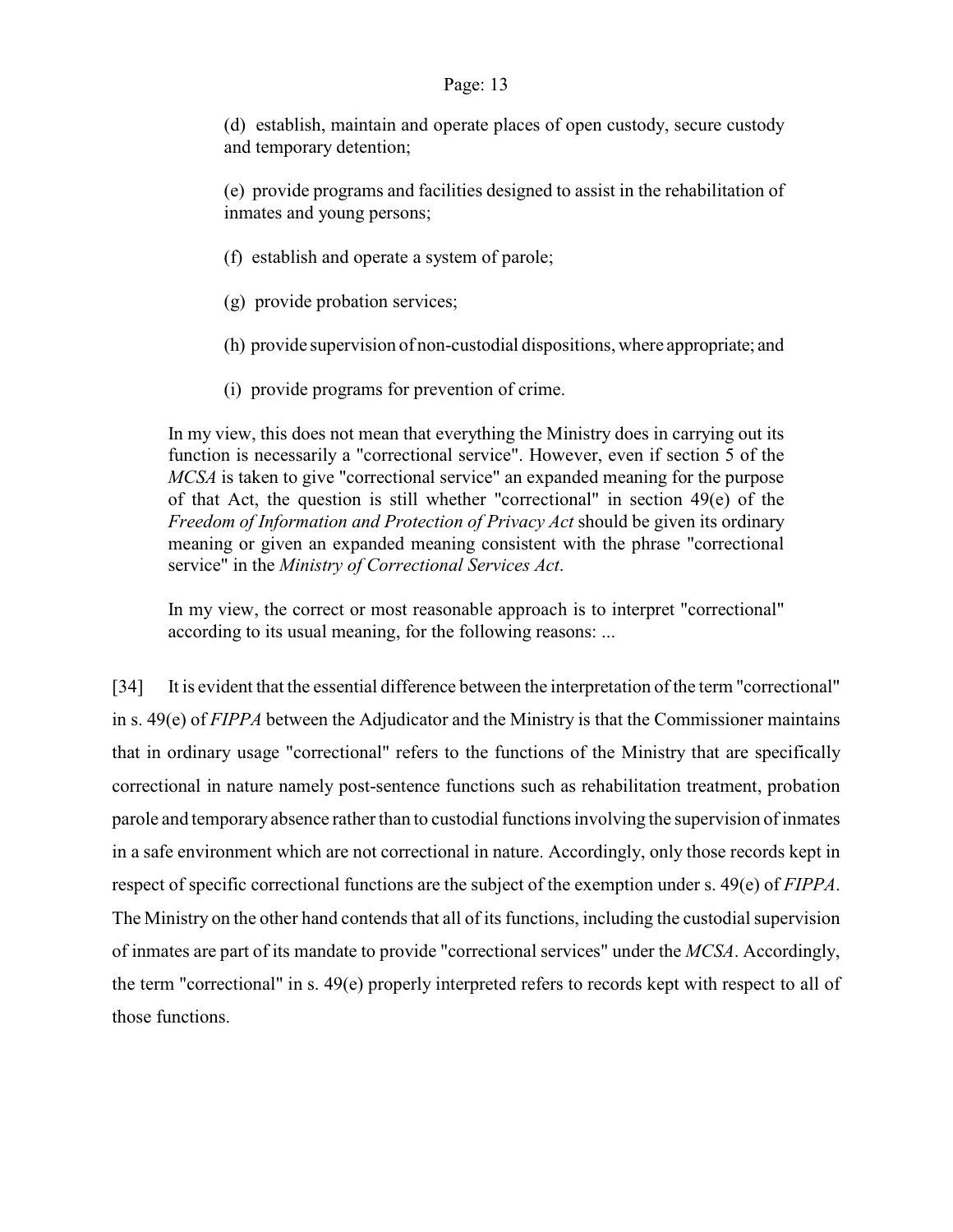[35] It is not the function of the reviewing court to determine which of two plausible interpretations is correct or more reasonable as the Adjudicator purported to do but merely to determine whether the interpretation proffered by the Adjudicator is reasonable within the test outlined by *Dunsmuir, supra*, at para. 47 by giving respectful attention to the reasons offered in support of the decision to determine the "existence of justification, transparency and intelligibility with the decision-making process" and by determining "whether the decision falls within a range of possible, acceptable outcomes which are defensible in respect of the facts and law".

[36] The Adjudicator purported to offer several reasons for his interpretation of s. 49(e) of *FIPPA* and it is to those reasons to which I now turn.

[37] The first reason advanced is that while giving the term "correctional" the meaning given to it by the phrase "correctional service" in *MCSA*might be appropriate in the context of records created and maintained by the Ministry, s. 49(e) applies to many institutions with different functions. With respect, at issue on this application are the records of the Ministry and not those of another institution. Moreover, neither the Adjudicator's decision nor the Commissioner's submissions before the court refer to any institution not subject to the authority of the Ministry (or indeed the *MCSA*) to which the provision might apply. In my view, this reason does not support the Adjudicator's position in the determination of the reasonableness issue.

[38] The second reason advanced by the Adjudicator is that if the Legislature had wanted "correctional" in s. 49(e) to have the same meaning as "correctional service" in the *MCSA* it could have said so, and has done so explicitly (for example, the definition of "correctional institution" in the *Health Protection and Promotion Act*).

[39] The second reason given by the Adjudicator can usefully be read in conjunction with the third reason advanced by the Adjudicator to the effect that when the Legislature has intended in the *Act* that exemptions involving records relevant to the supervision of inmates in correctional institutions encompassing such matters as investigation, enforcement, court proceedings or pretrial detention,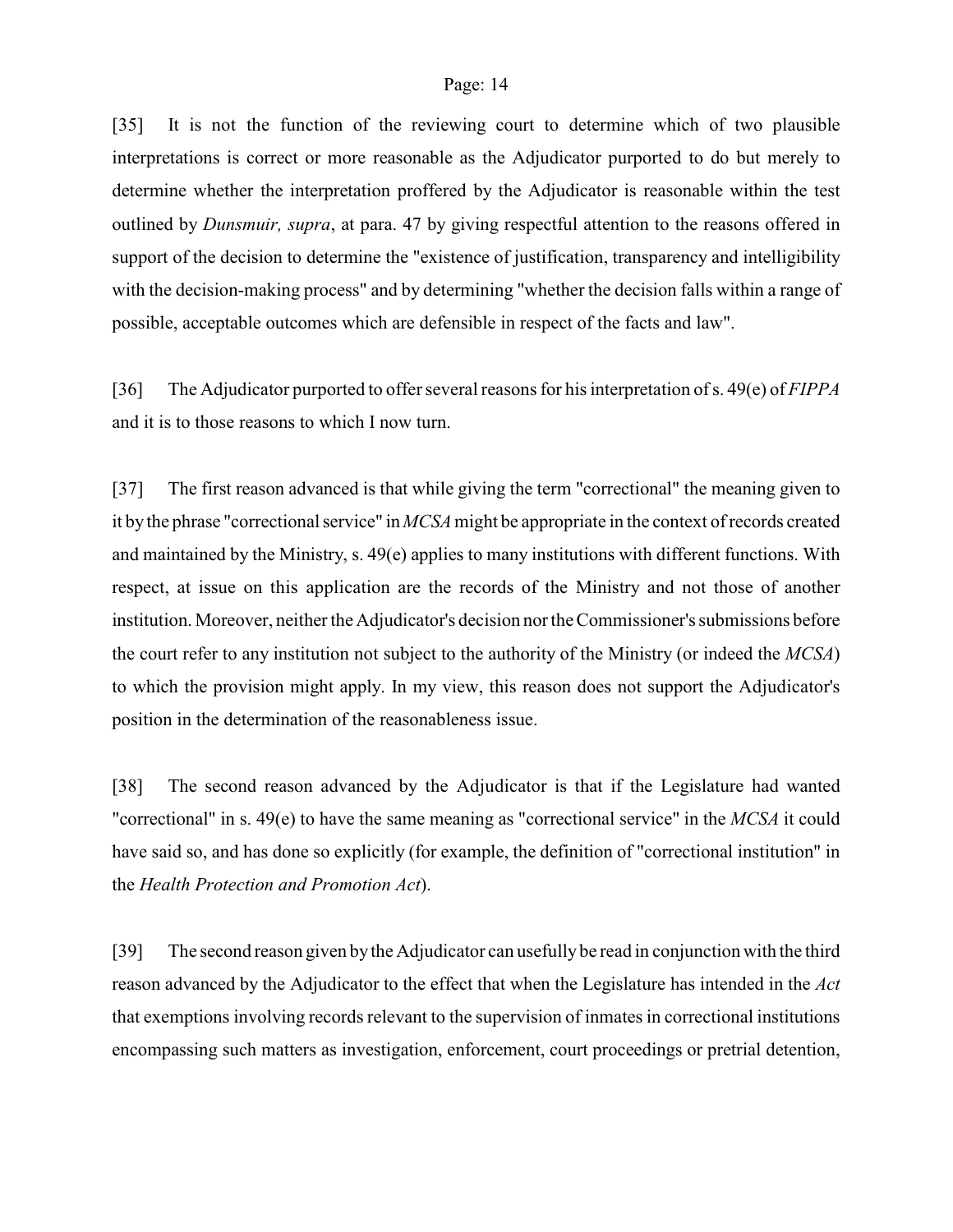it has made this clear through language used in s. 140) and (2). In my view, these reasons of the Adjudicator support the reasonableness of the interpretation of s. 49(e) advanced bythe Adjudicator.

[40] First, the Divisional Court in *Medical Protective Assoc. v. John Doe*, [2008] O.J. No. 3475 at para. 31 has held that in respect of words found in *FIPPA* the definition of a term in another statute is not determinative of the same term in *FIPPA* and further, that the context in which the term found in *FIPPA* is important.

[41] Section 47 of *FIPPA* invites any individual the right of access to any personal information in the custody or under the control of an institution. Section 49 forms a complete code for the granting of exemptions to the disclosure of personal information.

[42] Section 49(a) grants exemption:

a) where section 12, 13, 14, 14.1, 14.2, 15, 16, 17, 18, 19, 20 or 22 would apply to the disclosure of that personal information.

Some of the relevant provisions of s. 14 are as follows:

14. (1) A head may refuse to disclose a record where the disclosure could reasonably be expected to,

(a) interfere with a law enforcement matter;

(d) disclose the identify of a confidential source of information in respect of a law enforcement matter, or disclose information furnished only by the confidential source;

(g) interfere with the gathering of or reveal law enforcement intelligence information respecting organizations or persons;

(j) facilitate the escape from custody of a person who is under lawful detention;

(k) jeopardize the security of a centre for lawful detention; or

[43] Section  $14(2)(d)$  states: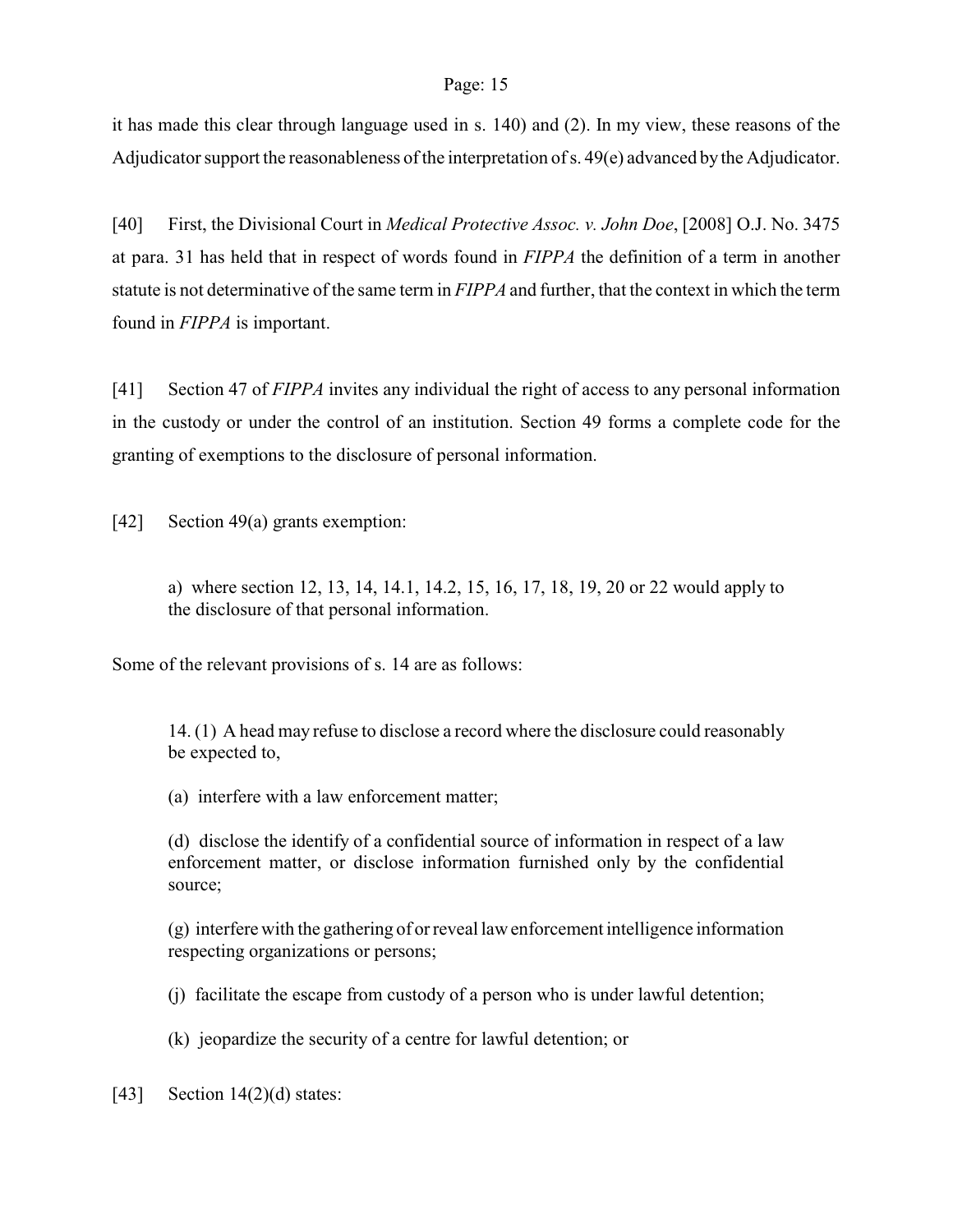(2) a head may refuse to disclose a record,

(d) that contains information about the history, supervision or release of a person under the control or supervision of a correction authority.

[44] The Ministry has argued forcefully that the narrow interpretation of s. 49(e) advanced by the Adjudicator would hamper the ability of the correctional staff to carry out any necessary future supervisory responsibilities in relation to the applicant as well as its ability to fulfill its mandate to provide a safe and secure custodial environment for inmates and staff. In my view however, there is much force in the argument advanced by the Commissioner that when the Legislature intended to enact an exemption from access applicable to future supervision, law enforcement, safety or security in the broad array of circumstance under which an inmate may be lawfully supervised or detained, it did so clearly, particularly under the range of law enforcement exemptions in s. 49(a) by means of the inclusion of s. 14 and in particular s. 14(2)(d).

[45] I agree with the Commissioner's submissions that the Ministry's broad interpretation of s. 49(e) appears manifestly, clearly and unambiguously to deal with exemptions for words pertaining to the supervision of inmates and the security and safety of inmates and staff but does not deal specifically with records which pertain to specific correctional matters such as rehabilitation and treatment and the granting and supervision of probation, parole or temporary absence. On the other hand, the narrow interpretation advanced by the Adjudicator can reasonably be seen to fill the gap to provide exemption in respect of records which are strictly correctional in nature. In my view, there is much force to the Commissioner's argument that if the Ministry's interpretation of s. 49(e) were to prevail the exemptions provided by s. 14 in s. 49(a) would be rendered largely redundant.

[46] In the context of the interplay between s.  $49(a)$  and  $49(e)$ , the Commissioner submits that the legislative history supports the reasonableness of the Adjudicator's interpretation of s. 49(e). In his submission, s. 49(a) in conjunction with s. 14 makes exemptions available to a custodial institution having a valid basis for refusing disclosure of records in order to address concerns relating to continued supervision, safety, law enforcement processes and a variety of custodial circumstances. However, the Report of the Commission on Freedom of Information and Individual Privacy 1980, Vol. 3 (Queen's Printer) henceforth the "Williams Report" at pages 560-562 expressed a concern that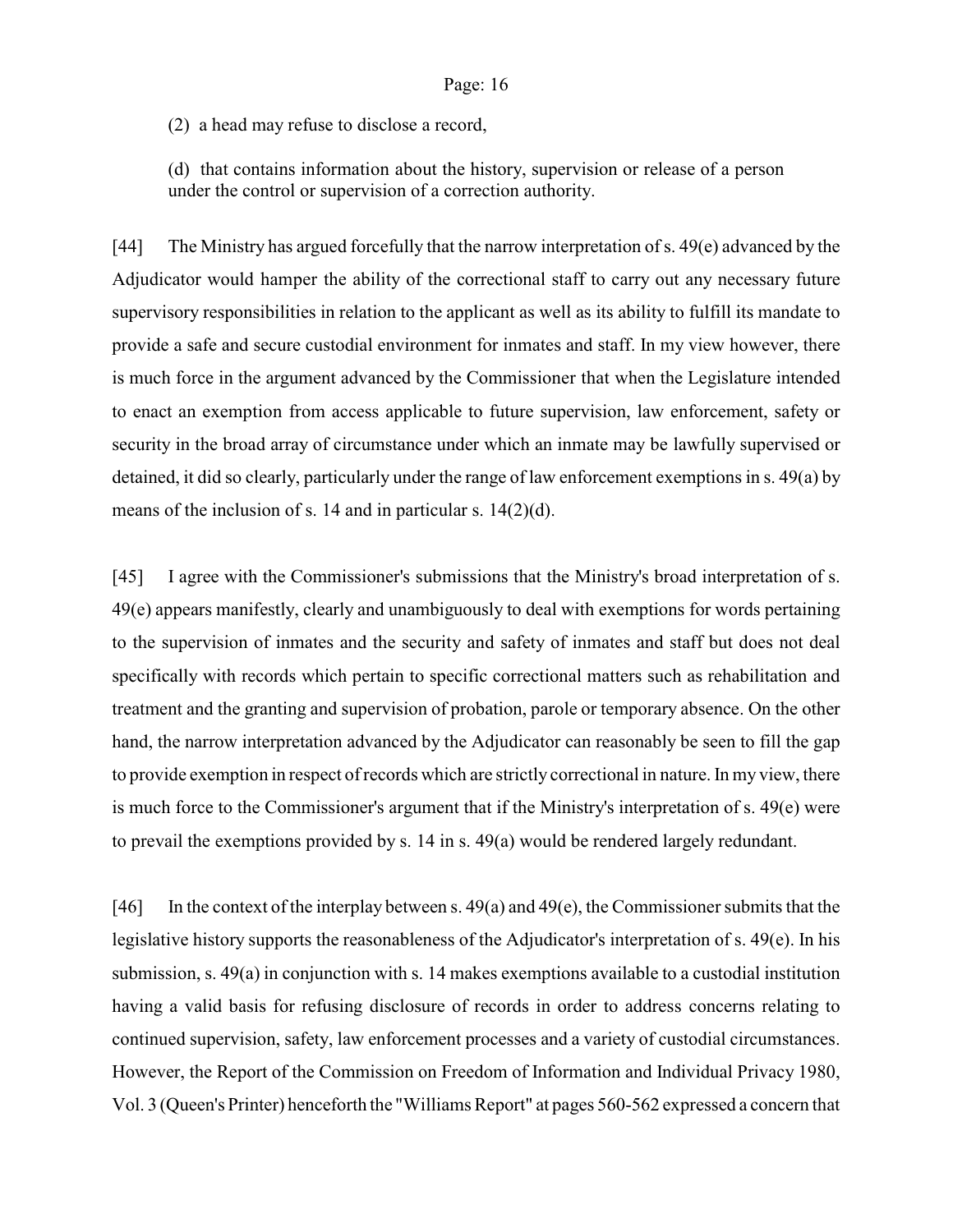protection be afforded to psychological reports and parole reports because of a fear of retribution or a possible chilling effect regarding voluntary opinions by friends and family.

[47] The Commissioner submits that it is reasonable to infer that s. 49(e) was enacted to obtain protection for confidential sources of probation and parole reports because s. 49(a) was enacted for different purposes. In my view, these submissions support the reasonableness of the Adjudicator's interpretation of s. 49(e) and in particular whether the decision falls within a range of possible, acceptable outcomes which are defensible in respect of the facts and law.

[48] The fourth reason advanced by the Adjudicator is that his interpretation is consistent with a comparable provision in the *Federal Privacy Act*, R.S.C. 1985, c. P. 21. Section 24(1) of the *Privacy Act* permits non-disclosure of information obtained respecting an individual "under sentence". However, as the Ministry has pointed out, there is a very logical reason for the limited nature of the federal exception and one which distinguishes the federal scheme from the one in this case: federal penitentiaries house only sentenced inmates. By contrast, the majority of inmates in provincial correctional institutions are accused persons on remand who have not been convicted or sentenced. I find this aspect of the reasons advanced by the Adjudicator of no assistance in determining the reasonableness of his interpretation of s. 49(e).

[49] The fifth reason advanced by the Adjudicator is that to give "correctional" the meaning given to it by the Ministry in the phrase "correctional service" in the *MCSA* would broaden the exemption and narrow rights of access contrary to the purposes of *FIPPA* as outlined in s. 1(a) are principles of statutory constitution which hold that statutory exemptions are to be strictly construed and the right to an exemption must be clearly established (see: *Sullivan, supra*, at 3967, 399-400, 483-485).

[50] In *Lavigne v. Canada (Commissioner of Official Languages)*, [2002] 2 S.C.R. 773, at paras. 25, 30-31, I take Gontier J. to have observed that exceptions from the rights should be interpreted narrowly, in light of their underlying rationale and should not be used to undermine the broad purpose of the legislation. Strict construction in the context means that the statutory objective ought not to be frustrated except on clearest grounds, with any doubt resolved in favour of preserving the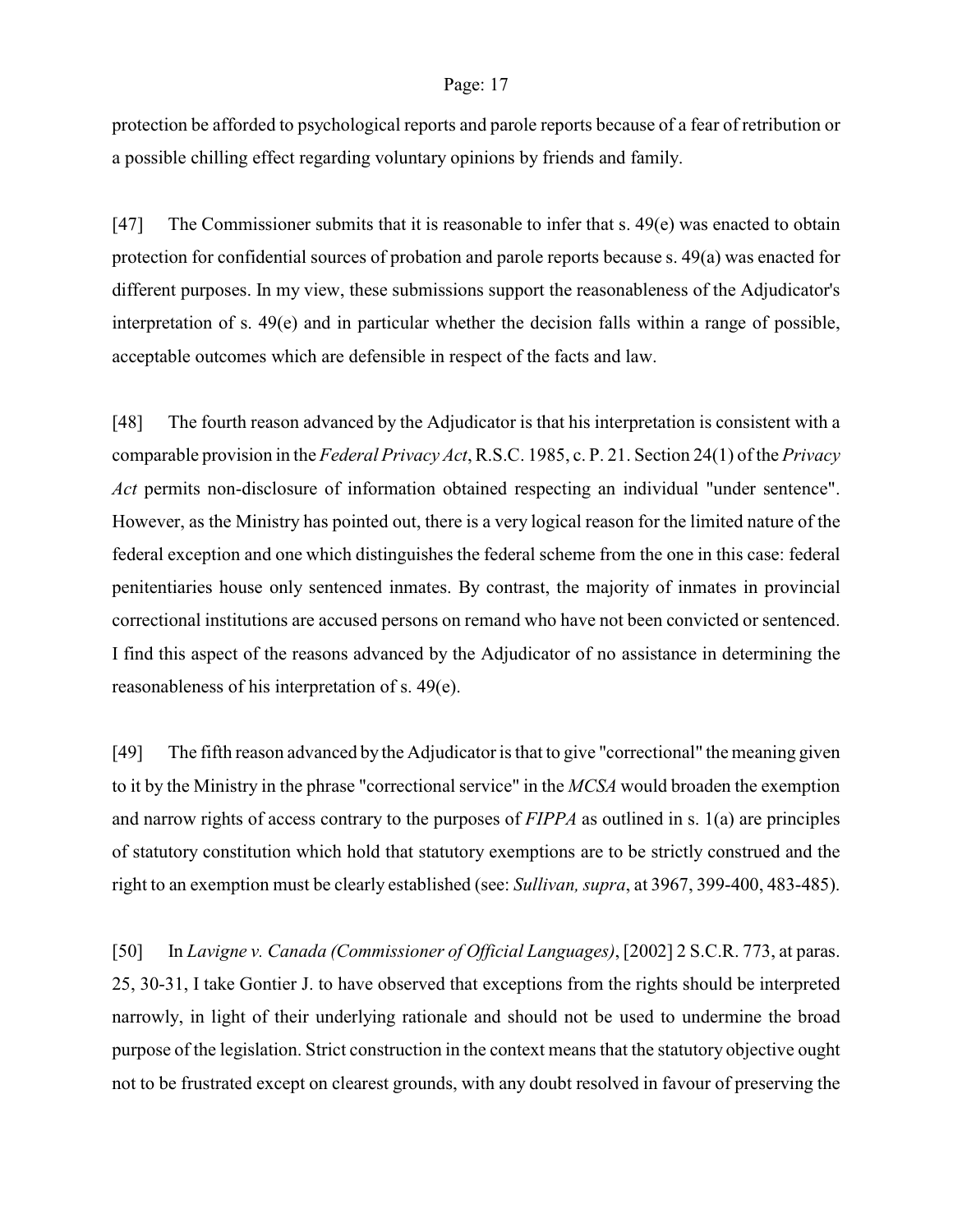right and that the burden of persuasion should rest on the party asserting the exception. I agree with the submission of the Commissioner that the Adjudicator properly approached the interpretation of s. 49(e) as both the statute and the principles of statutory interpretation require and that these factors should be taken into account in assessing the reasonableness of his interpretation. This does not mean that a strict interpretation by itself with respect to exemptions in privacy statutes endows the interpretation with reasonableness. However, it is, in my view, a factor to consider in circumstances where there is wording to suggest an interpretation in terms of ordinary usage which is plausible coupled with a consideration of the interplay between s. 49(a) and 49(e) in the context of exemptions provided by s. 49 to the disclosure of personal information to individuals.

[51] Finally, reference was made by the Adjudicator to previous orders of other adjudicators who found "in their entirety, records created and maintained by the Ministry's probation and parole staff which relate to the supervision of the applicant's parole "to be" correctional records within s. 49(e). The position of the Ministry is not that such records do not come within s. 49(e) but rather that records generated prior to sentence that bear on issues of future supervision and safety and security of inmates and staff also are the subject of exemption. The orders referred to by the Adjudicator do not address the later issue. Accordingly, the orders do not in my view advance my consideration of the reasonableness of the Adjudicator's interpretation of s. 49(e). Similarly, the reference by the Ministry to order P0-1042 of Adjudicator Hale does not advert to the nature of the documents exempted under s. 49(e) and accordingly is irrelevant to my consideration of the reasonableness of the Adjudicator's interpretation of s. 49(e).

[52] Finally, s. 49(e) requires that "correctional records" must be "supplied in confidence" before the exemption can be granted. The Adjudicator having found that the proffered records were not "correctional records" considered it unnecessary to consider this requirement, but nevertheless found that the Ministry had not demonstrated that disclosure of the information could reasonably be expected to reveal information that had been "supplied in confidence". I agree with the Commissioner's submission that the Ministry did not provide sufficient reasoning or evidence with respect to specific information actually supplied in confidence but merely related its rationale for relying on s. 49(e) as follows: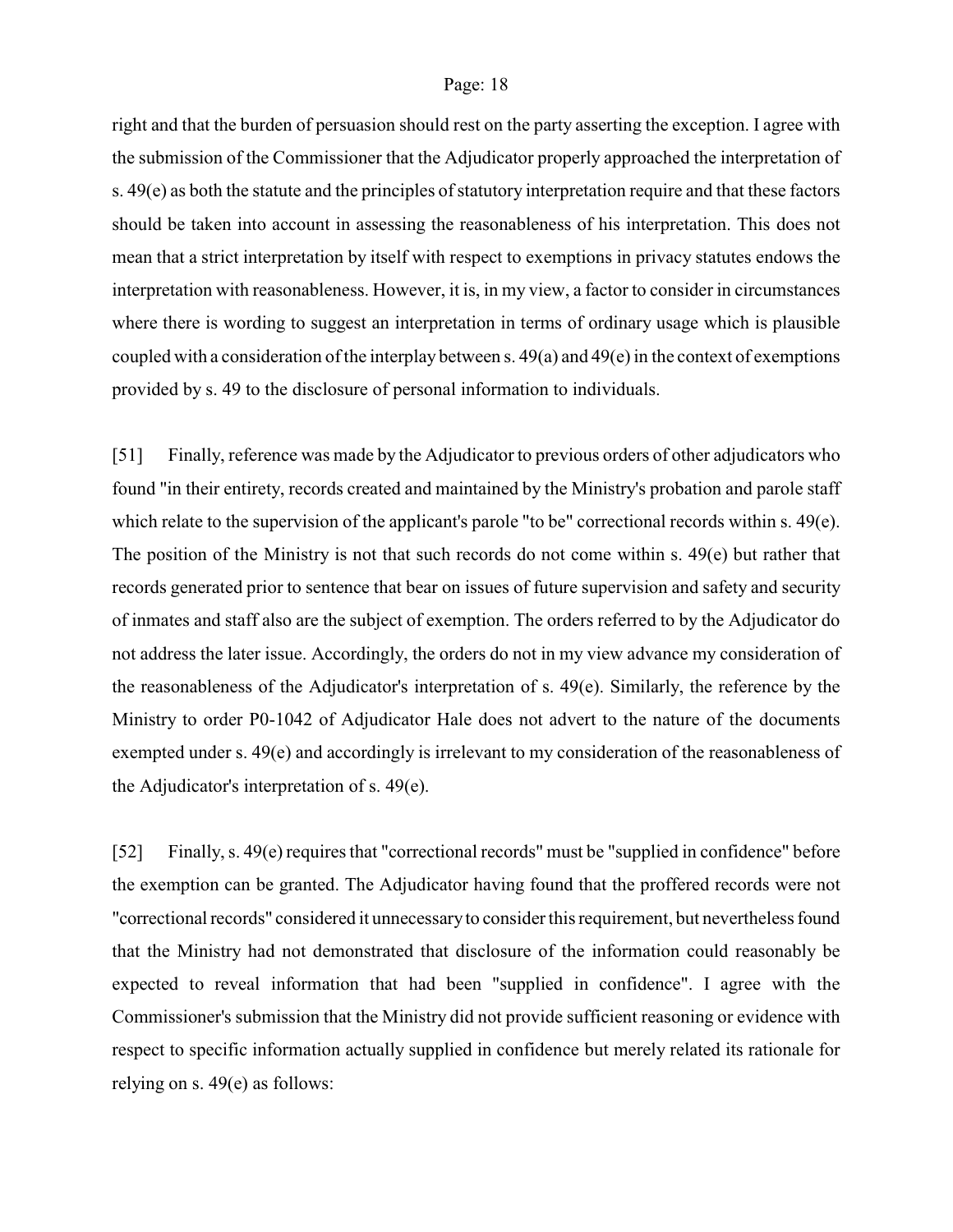The information remaining at issue includes confidential information concerning the history and supervision of the appellant, an individual who has been incarcerated at a Ministry correctional facility. Release of the information remaining at issue would hamper the ability of correctional staff to carry out any necessary future supervision responsibilities in relation to the appellant. The Ministry also took into consideration the fact that confidentiality of information in some instances is necessary for community safety and protection of the public. The security of correctional institutions and the safety of staff, offenders and members of the public is of primary importance to the Ministry.

[53] This Court has stated that in discharging its burden of proof under the *Act*, an institution must do more than just baldly state its position on the issue but must provide "sufficient information and reasoning" on the issue in order that an informed assessment may be made. The observations of this court in *Fineberg, supra*, at pp. 502-503 are apposite to the situation in the present case:

Clearly, sufficient information and reasoning has to be provided to the Officer in order that he or she may make an informed assessment of the reasonableness of the expectations required by s. 14. In this case, the Ministry proceeded before the Officer and this court as if the concerns detailed in s. 14 were self-evident from the record, or the request of such material during an active criminal investigation constituted a *per se* fulfillment of the relevant exemptions. These positions are inconsistent with the purpose and scheme of the statute.

It is our view that the findings by the Officer with respect to the application of s. 14(1)(a), (b), (d), and (f) were reasonable in light of the material before her, including the representations and the records themselves.

(See also: *Town of Maidstone v. Kathleen Starzacher* (10 Jan. 1994) London 233/93 (Ont. Div. Ct.)

[54] I agree with theCommissioner's submissions that based on the Ministry's submissions which amount to a bald assertion of its position, and the relatively innocuous nature of the documents themselves, the Adjudicator's ruling that the Ministry had not discharged its burden under the *Act* is reasonable.

# **Conclusion**

[55] Having examined the Adjudicator's reasons for decision as a whole in order to identify a justifiable, intelligible and transparent reasoning path, I conclude that the decision is reasonable.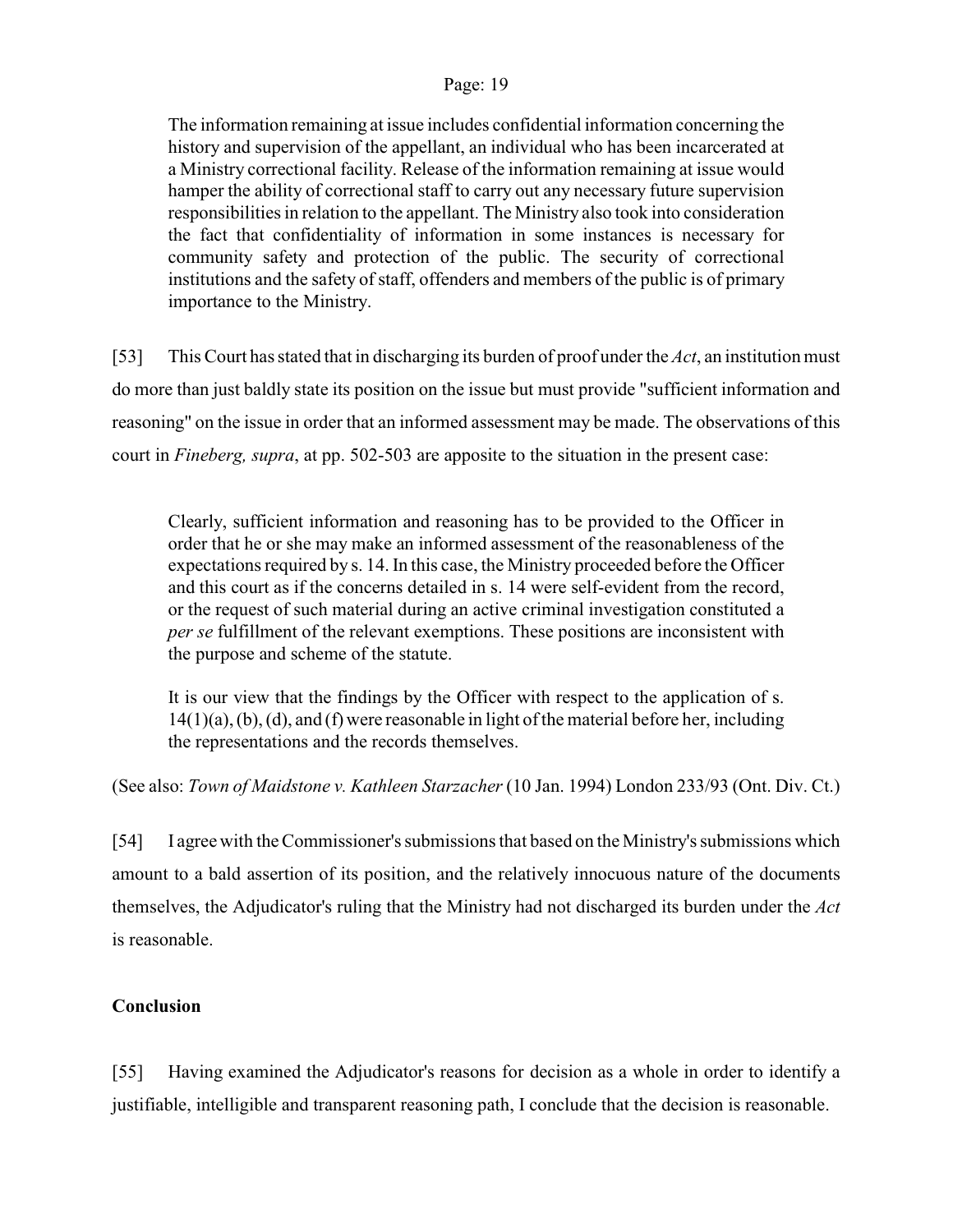[56] The Adjudicator was entitled to assess the wording of s. 49(e) of *FIPPA* and to assign to the word "correctional" its plain ordinary meaning. The meaning assigned is at least plausible. Moreover, as a matter of statutory interpretation, an interpretation based on ordinary meaning enjoys a presumption that the Legislature intended that meaning unless displaced by a consideration of the entire context of the legislation taking into account the purpose and scheme of the legislation.

[57] The Adjudicator was alive to the interpretation proffered by the Ministry, found it to be plausible, but nevertheless rejected it for several reasons. The Adjudicator reasoned that if the Legislature had intended an interpretation of s. 49(e) of *FIPPA* based on the definition of "correctional services" in another statute, i.e. the *MCSA*, it could easily have done so. Secondly, the Adjudicator reasoned that the Legislature could not have intended the interpretation of the exemption put on s. 49(e) by the Ministry because the Legislature in enacting s. 14(1) and (2) contained in s. 49(a) has already thoroughly and unambiguously covered the subject matter. There is accordingly room for the Adjudicator's interpretation based on the ordinary meaning of the words of the statute. Finally, he reasoned that the narrower interpretation placed on s. 49(e) supports the general purposes of privacy statutes in providing access to requesters. In my view, the reasons taken as a whole demonstrate a line of analysis which could reasonably lead the Adjudicator to the conclusion at which he arrived. There is in my view a justifiable, intelligible and transparent reasoning path to the tribunal's conclusion, notwithstanding other conclusions are possible or even more compelling.

[58] It must be conceded that the Adjudicator also advanced reasons which are irrelevant or unhelpful but it is the task of the reviewing court to assess the reasons as a whole and not to focus on mistakes or the weakest link of the reasoning in isolation from the whole of the reasons. I am satisfied that notwithstanding shortcomings in the reasons the reasons, as a whole, are tenable to support the decision.

[59] I am also satisfied that the Adjudicator's conclusion lies within the range of acceptable outcomes. First, as the Commissioner has pointed out the interpretation of s. 49(e) advanced by the Adjudicator is consonant with the legislative history as it offers protection to contributors to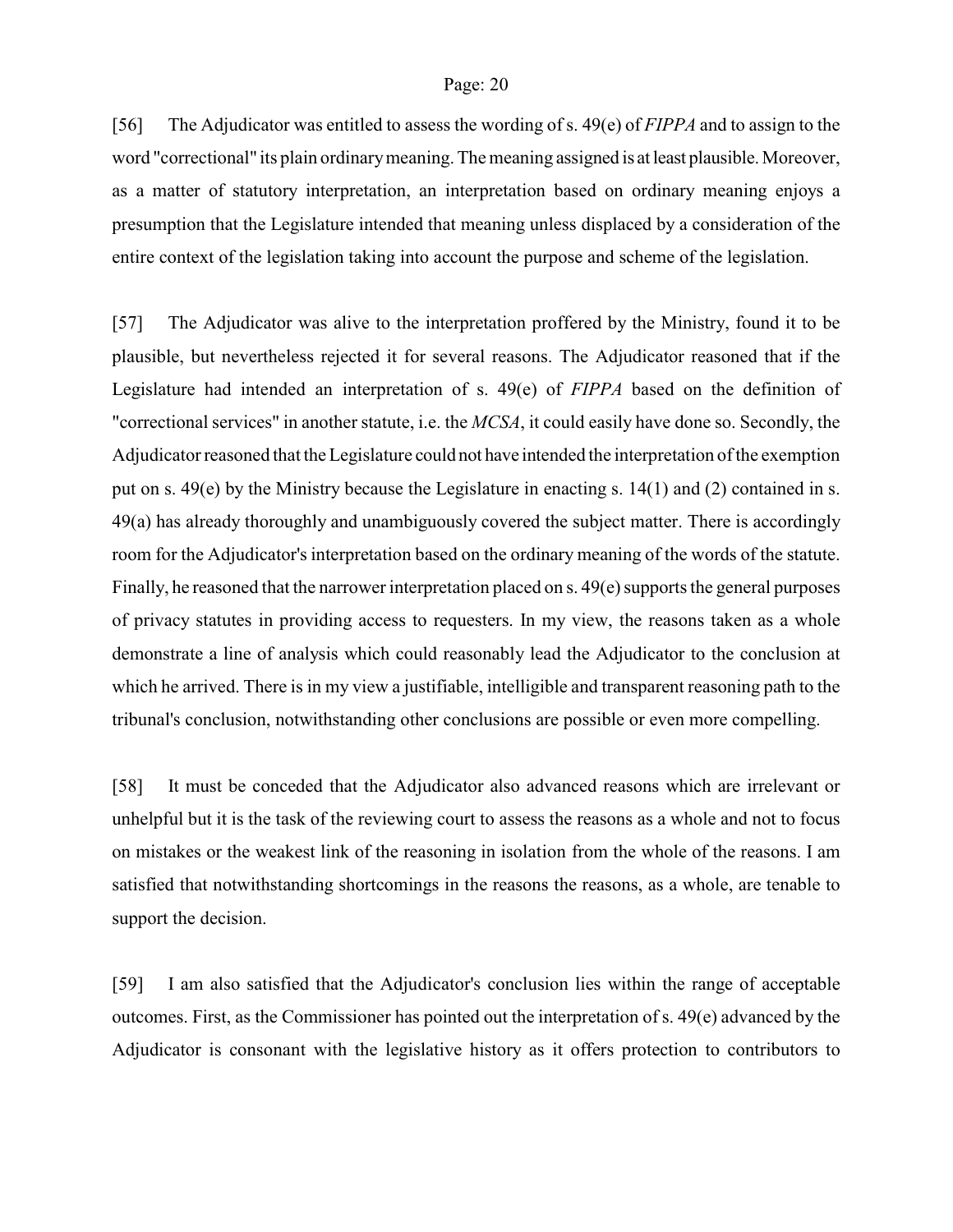psychological reports and parole reports who may have a fear of retribution or experience a chilling effect in offering candid voluntary opinions.

[60] Moreover, as I have sought to illustrate, the interpretation of the exemptions of s. 49(e) advanced by the Ministry would render the exemptions under s. 49(a) of the *Act* largely redundant if as the Ministry contends the exemption in s. 49(e) is concerned with the supervision of inmates and the security of inmates and staff in circumstances where these matters are thoroughly covered by the exemption i.e. s. 49(a). In my view, it is within the range of acceptable outcomes that the exemption in s. 49(e) of the *Act* stand as a distinct enactment that pertains to confidential records generated and kept for the purposes of post conviction or correctional functions of the Ministry, namely, parole probation and temporary absences in circumstances where exemptions pertaining to the custodial functions of the Ministry i.e. to the supervision of inmates and safety concerns are covered by s. 49(a) of the *Act*.

[61] For these reasons I would dismiss the application.

THEN J. CUNNINGHAM A.C.J.

Justice Carnwath has retired and did not participate in the judgment.

**Released:** December 8, 2009